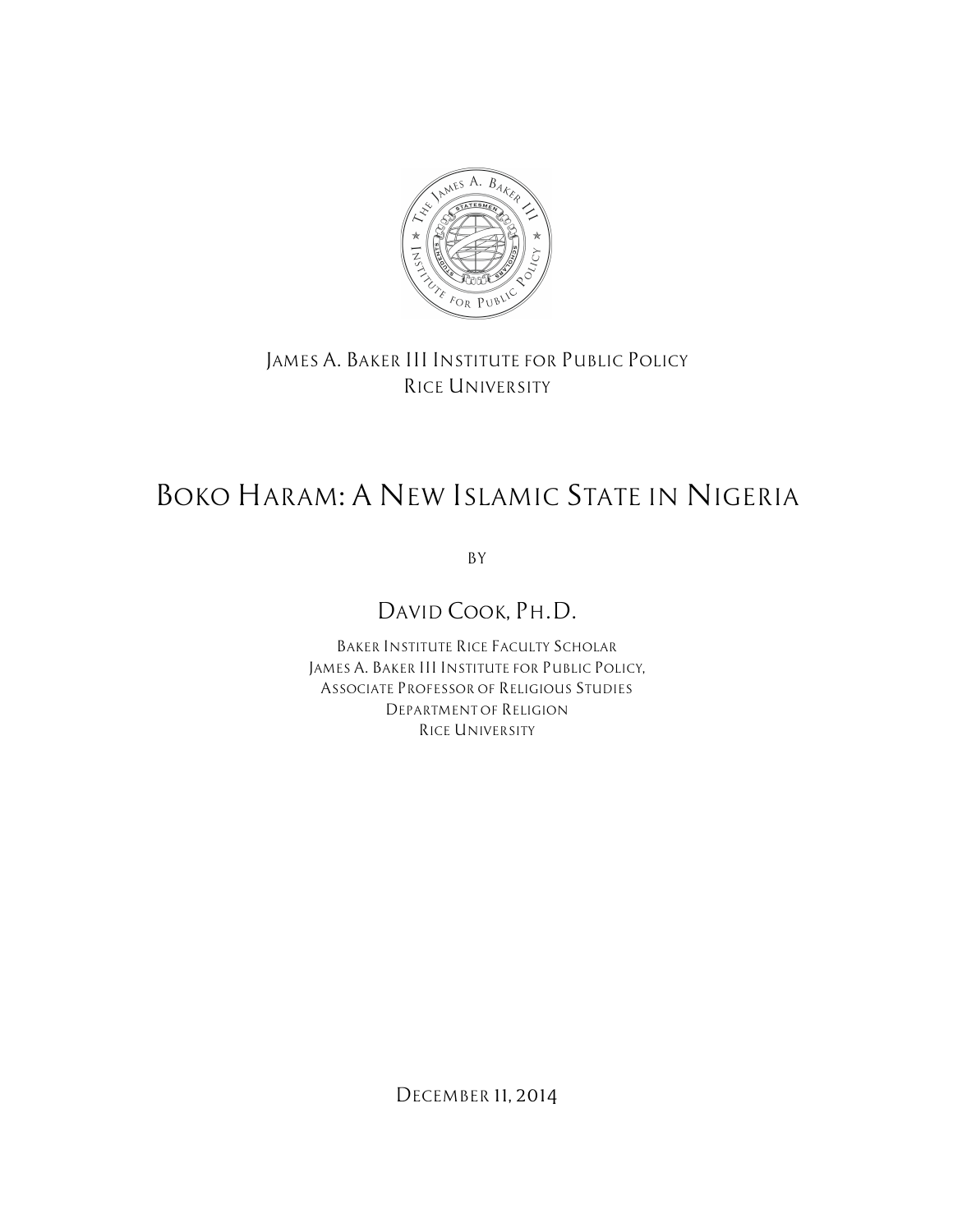*THIS PAPER WAS WRITTEN BY A RESEARCHER (OR RESEARCHERS) WHO PARTICIPATED IN A BAKER INSTITUTE RESEARCH PROJECT. WHEREVER FEASIBLE, PAPERS ARE REVIEWED BY OUTSIDE EXPERTS BEFORE THEY ARE RELEASED. HOWEVER, THE RESEARCH AND VIEWS EXPRESSED IN THIS PAPER ARE THOSE OF THE INDIVIDUAL RESEARCHER(S) AND DO NOT NECESSARILY REPRESENT THE VIEWS OF THE JAMES A. BAKER III INSTITUTE FOR PUBLIC POLICY.*

*© 2014 BY THE JAMES A. BAKER III INSTITUTE FOR PUBLIC POLICY OF RICE UNIVERSITY*

*THIS MATERIAL MAY BE QUOTED OR REPRODUCED WITHOUT PRIOR PERMISSION, PROVIDED APPROPRIATE CREDIT IS GIVEN TO THE AUTHOR AND THE JAMES A. BAKER III INSTITUTE FOR PUBLIC POLICY*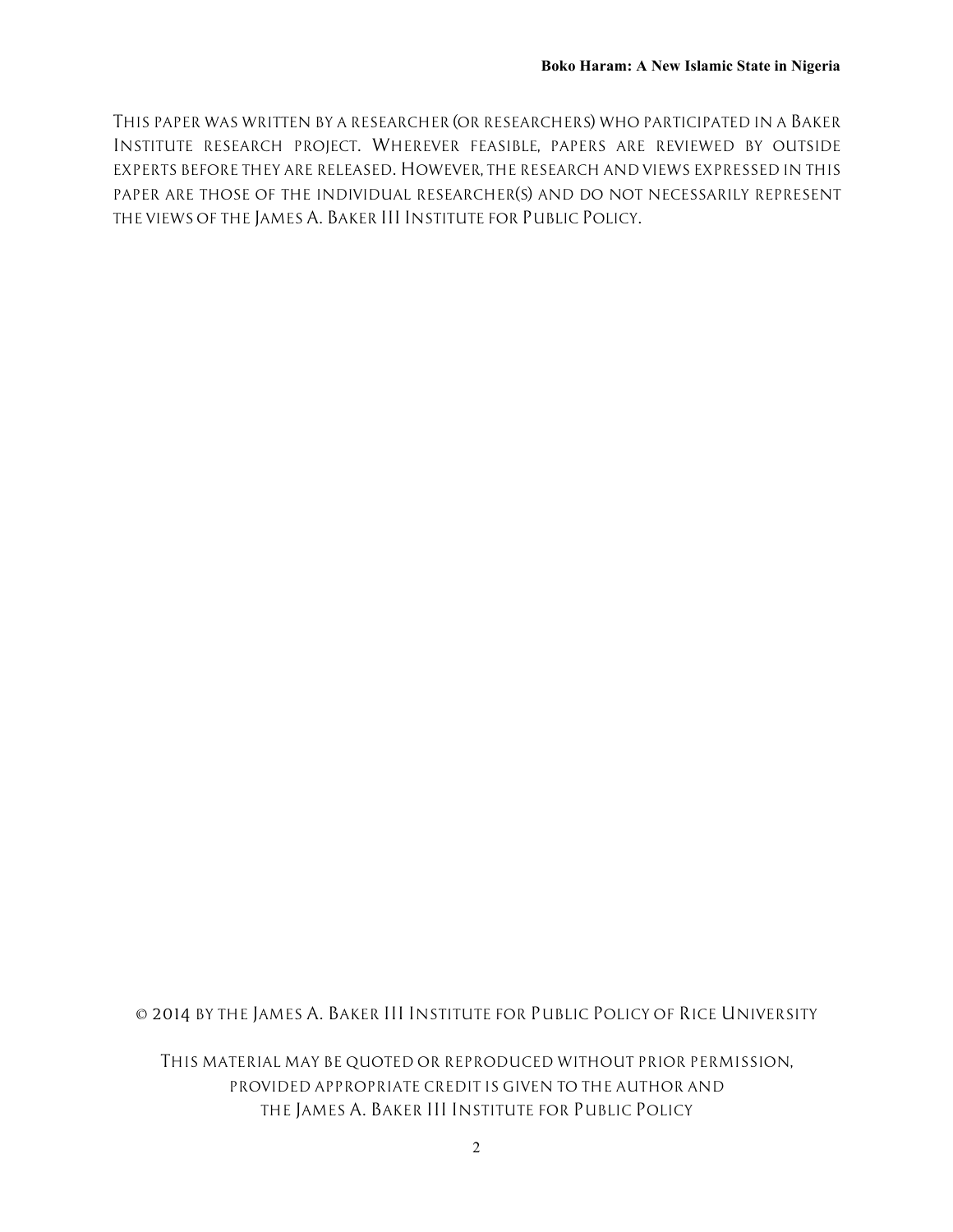#### **Executive Summary<sup>1</sup>**

Currently the Nigerian state is undergoing a civil war, with the protagonist being the Salafi-jihadi group popularly called Boko Haram. During the years since 2011, Boko Haram has morphed from being a local Salafi-jihadi group into a major player in West African radicalism. Its tactics have ranged from standard guerilla pin-prick attacks against governmental, military, and Christian targets, to sophisticated suicide attacks and mass slayings of target populations. During the period since July 2014, Boko Haram has clearly set the establishment of a physical Islamic state in Nigeria as its goal and has fought the Nigerian military to a draw. While there is some support among the US foreign policy community for proactively combatting Boko Haram, the Nigerian civil war is not one that commands much interest among Americans as a whole. Nor is it clear the manner in which aid for fighting Boko Haram could be rendered or what exactly would be the acceptable scope of such a conflict for the United States. I argue that there are only extreme circumstances under which the United States should involve itself in the Nigerian civil war and that thus far this conflict does not coincide with those circumstances. No US interests are touched by this war, vicious and horrifying though it is. However, it is possible that with Boko Haram set upon the establishment of an Islamic state there could come a set of circumstances under which this reality could change. While as yet Boko Haram cannot approximate the technical and propagandistic capabilities of the Islamic State of Iraq and Syria (ISIS), one should note that such is its goal and not underestimate the dangerous nature of this group.

#### **Development of Boko Haram**

 

Since its violent inception in 2009, the group known as Boko Haram, which originated in northeastern Nigeria (Borno, Yobe, and Adamawa states), has changed from using low-level guerilla tactics to outright warfare. It is no longer correct to speak of the Boko Haram violence as being merely "an insurgency"; since the beginning of 2014 it has become—albeit unacknowledged by the Nigerian authorities—Nigeria's second civil war.<sup>2</sup> Although outside

 $\frac{1}{1}$  The author would like to express his gratitude to Abdulbasit Kassim, who assisted in the review of this paper.

<sup>&</sup>lt;sup>2</sup> The first civil war, the establishment of Biafra (southeastern Nigeria), lasted from 1967–70.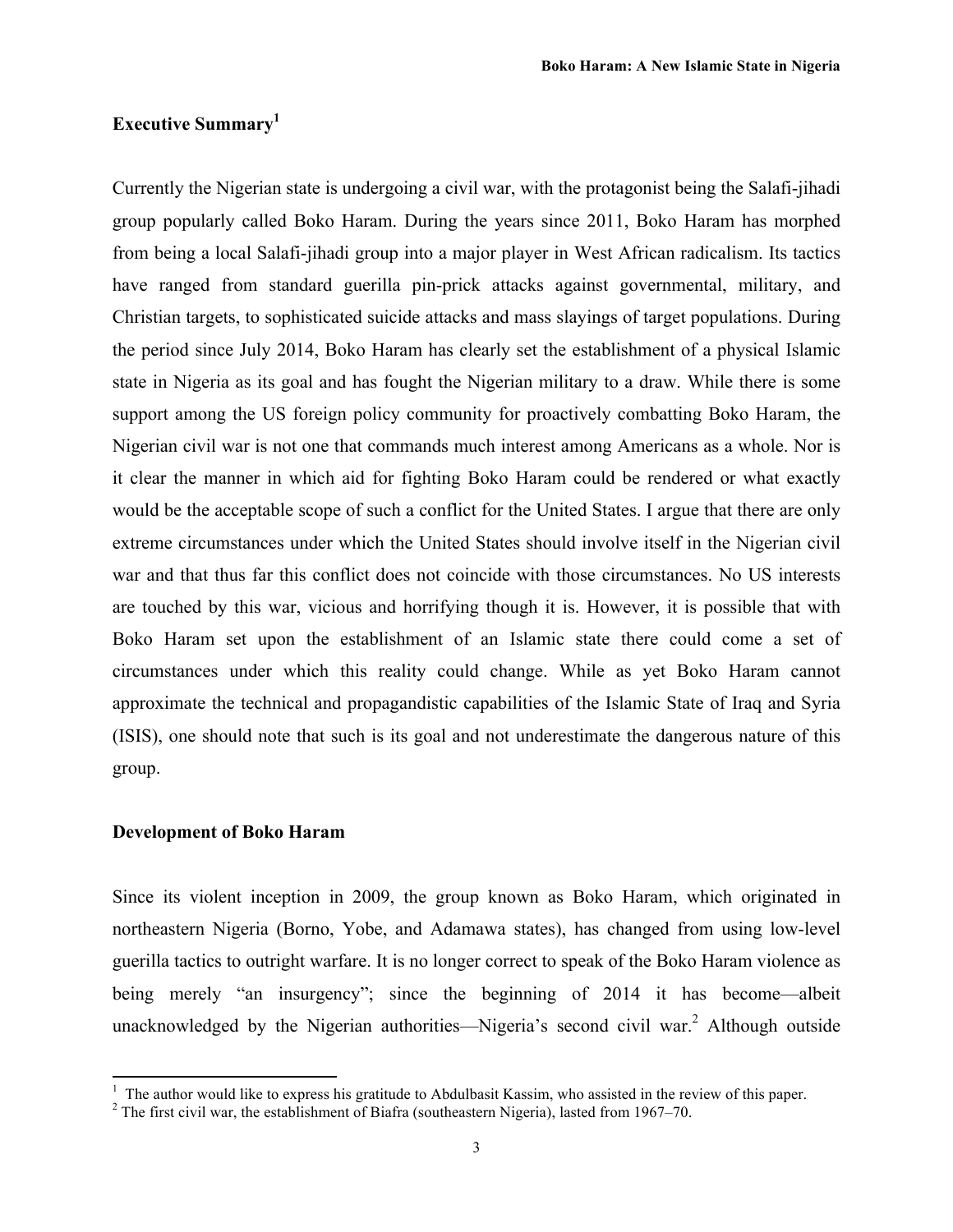observers have started to take Boko Haram seriously, it is clear that the Nigerian government and military have yet to do so. Therefore, this new Baker Institute report on the growth of Boko Haram since  $2011<sup>3</sup>$  makes for grim reading, and it is difficult to say that there are positive notes to be found in the study of the group and its activities.

Boko Haram's origins are in a quietist Salafi movement led by the charismatic Muhammad Yusuf (d. 2009). The group took its name (or was accorded it) as a result of its strong opposition to any forms of secular education<sup>4</sup> and through the early 2000s was characterized by withdrawal from society. In spite of a brief flare-up of violence in 2004, until the Nigerian police attacked Boko Haram on July 26, 2009, the worst one could say was that it was one of dozens of Salafi and other radical Muslim groups in northern Nigeria. With the well-publicized murder of Yusuf at the hands of the police, Boko Haram went underground, resurfacing about a year later under the leadership of Abubakr Shekau, with the aid of Mamman Nur and Khalid al-Barnawi.<sup>5</sup> Through 2010 and 2011 its activities were consistently violent, characterized by targeted assassinations of prominent politicians and clerics who opposed it, attacks on educational and medical institutions, and confrontations with the police. Starting in late 2010 Boko Haram began a grander scale of activity—focusing on the Christian minority of northern Nigeria (often ethnically Ibos from southeastern Nigeria)—with numerous attacks on churches and religious figures, having the stated goal of driving Christians out of the north entirely. The attacks of 2010–12 utilized suicide attackers, for a total of 11 operations.

At this point in its history, Boko Haram began to attract outside attention, especially with a series of suicide attacks against targets in the capital, Abuja (notably the August 26, 2011, bombing at the UN compound).<sup>6</sup> During the period since 2011 a number of different theories have been

<sup>&</sup>lt;sup>3</sup> See David Cook, "Boko Haram: A Prognosis" (research paper, Rice University's Baker Institute for Public Policy, December 2011), http://bakerinstitute.org/research/boko-haram-a-prognosis/.

<sup>&</sup>lt;sup>4</sup> Its true name is: Jama`at Ahl al-Sunna li-Da`wa wa-l-Jihad, the Group of the People of the Sunna [the way of the Prophet Muhammad] for Missionization and Fighting.

<sup>5</sup> Jacob Zenn, "Boko Haram and the Kidnapping of the Chibok Schoolgirls," Combating Terrorism Center, May 29, 2014, https://www.ctc.usma.edu/posts/boko-haram-and-the-kidnapping-of-the-chibok-schoolgirls. Zenn has made the claim that there are several Shekaus (or that BH's videos featuring Shekau are stage-managed with a figure who claims to be Shekau).

<sup>6</sup> "Abuja attack: Car bomb hits Nigeria UN building," *BBC News*, August 26, 2011, http://www.bbc.com/news/world-africa-14677957.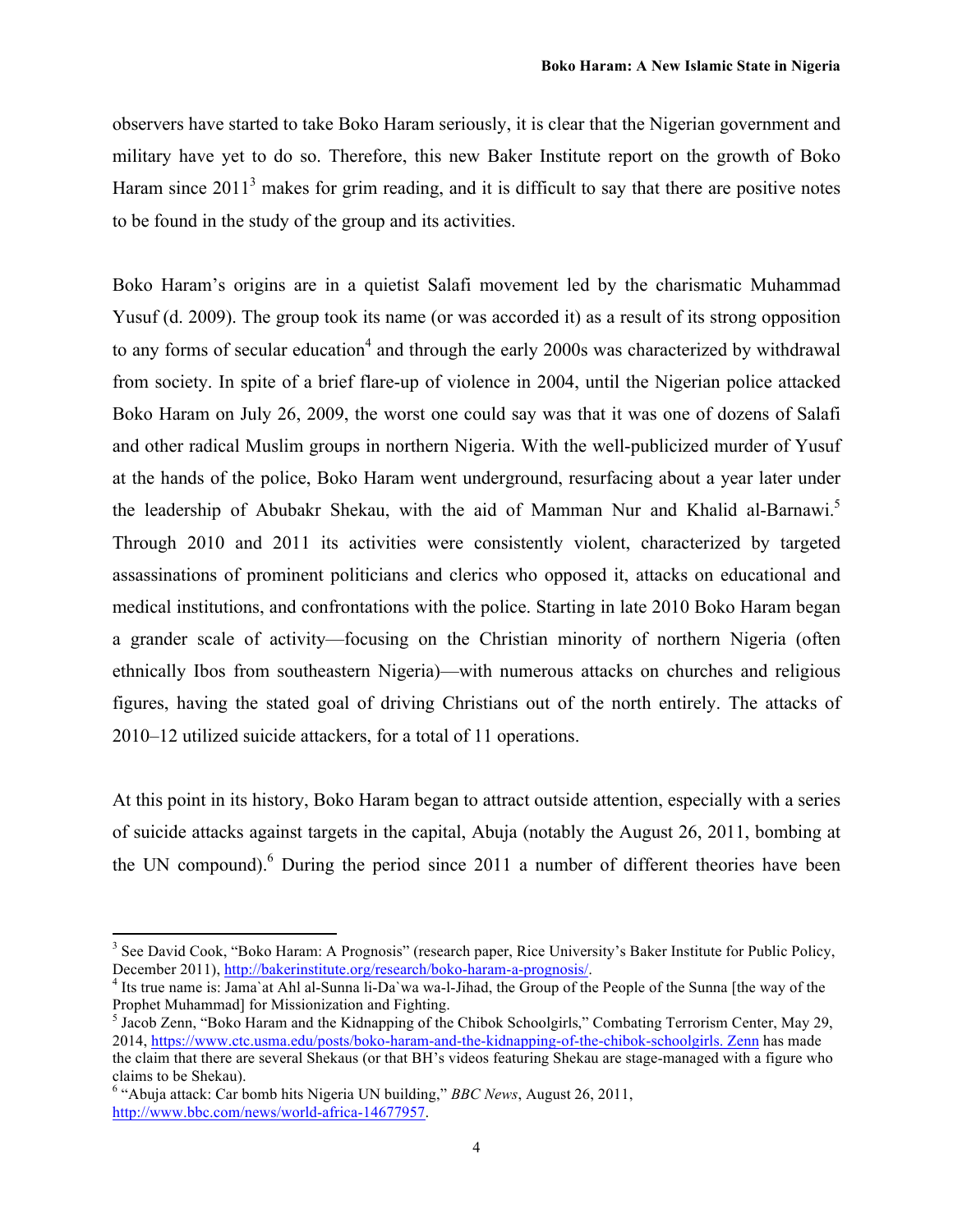advanced as to why Boko Haram appeared and to what factors one can attribute its success. These can be grouped into five major categories, which will be summarized here:

- 1. Poverty and underdevelopment of the Muslim north
- 2. Islamic radicalism
- 3. Kanuri tribal particularism

 

- 4. As a standard African guerilla movement
- 5. As a result of climate change or the desiccation of the Sahel

Far and away the most popular explanation for the rise of Boko Haram is the issue of poverty and underdevelopment.<sup>7</sup> Both of these are certainly characteristic of northern and especially northeastern Nigeria. These regions of Nigeria at independence (1960) had been only loosely administered by the British colonial authorities and had not approximated the southern economic and educational development. Although subsequent Nigerian governments have frequently been dominated by northerners, usually in the form of military rule (ending in 1998), the north still lags considerably behind the south in development.<sup>8</sup>

Thus, while poverty has dropped somewhat in the south during the past years,<sup>9</sup> it has remained frustratingly high in the north. Most probably, this fact, in addition to the south's educational advantage, is due to the location of Nigeria's natural resources, which are mostly in the southeast (Delta region). Within the north, the northeast, home of Boko Haram, is particularly laggard and traditionally has been ignored by the Nigerian political elite. The "poverty created Boko Haram" argument at its core states that in order to defeat the insurgency, one must develop the region and create economic opportunities.<sup>10</sup> While this is a laudable goal, as an interpretative framework for the appearance of Boko Haram it suffers from some deficiencies. More specifically, it does not

<sup>8</sup> See Martins Hile, "The Great North-South Divide in Nigeria," *Nigeria Development and Finance Forum*, November 2013, http://www.nigeriadevelopmentandfinanceforum.org/PolicyDialogue/Dialogue.aspx?Edition=166; and Okechukwu Effoduh, "The Economic Development of Nigeria from 1914 to 2014,"

http://www.academia.edu/4036100/The\_Economic\_Development\_of\_Nigeria\_from\_1914\_to\_2014.<br><sup>9</sup> "Nigeria's Poverty Level Drops By 2.1 Per Cent In Two Years – World Bank," *Leadership*, July 22, 2014, http://leadership.ng/business/378645/nigerias-poverty-level-drops-2-1-per-cent-two-years-world-bank.<br><sup>10</sup> See Daniel Agbiboa, "Why Boko Haram Exists: The Relative Deprivation Perspective," *African Conflict and* 

<sup>7</sup> See William Wallis, "Blighted economy in Nigeria's north fuels brutal insurgency," *Financial Times*, May 13,

*Peacebuilding Review* 3 (2013): 144–57.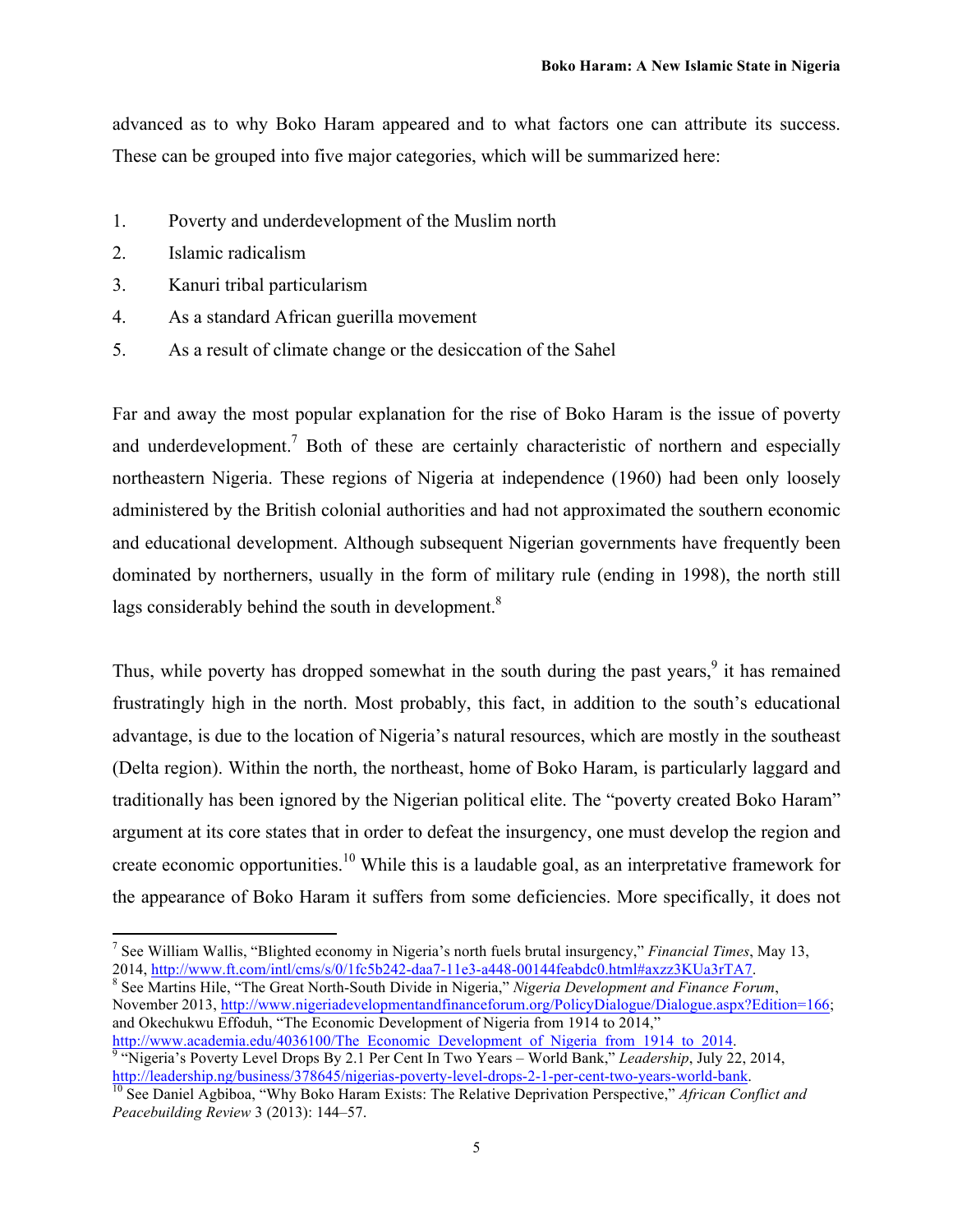answer the question of why exactly Boko Haram in its numerous videos and statements does not stress economic issues (or even mention them at all), nor does it explain why given similar impoverished circumstances throughout Nigeria such a violent group would appear only in the northeast and not any other place. Broadly, many West African societies are impoverished and yet do not produce violent groups in order to channel their desperation. Why here specifically?

In order to understand the appearance of Boko Haram, the second interpretive framework of Islamic radicalism is sometimes adduced. Again, as with the poverty and underdevelopment interpretation, Islamic radicalism does fit some of the narrative. Northern Nigeria is largely the creation of the jihad of Shehu Usman Dan Fodio (d. 1817), whose Fulani followers still dominate the religious and political aristocracy of the region 200 years after his death. Shekau, the leader of Boko Haram, does adduce the example of Dan Fodio's purification jihad, which targeted syncretistic Muslims almost exclusively. Some of Boko Haram's fixations, such as the attacks on non-Muslim educational systems and medical practices or the periodic attacks on those selling bushmeat,<sup>11</sup> do conform to the norms established by Dan Fodio. And Boko Haram's many attacks on Christians and Christian establishments can be easily justified by Dan Fodio's writings, although during his time there were few non-Muslims who could be attacked in northern Nigeria.

Nigeria as a whole is riven by the Christian-Muslim divide, which although it exists in terms of the population, is by no means clear-cut on the map.<sup>12</sup> There are large Muslim communities in the south, especially among the Yoruba, who are not very sympathetic to their northern coreligionists, while there are equally large numbers of Christians in the north, especially in the cities. It is very possible in Nigerian families to find both Christians and Muslims represented, and intermarriage is not uncommon. While there is no doubt that Boko Haram seeks to establish *shari*'a as a normative law throughout Nigeria—a goal shared broadly by most Muslims, especially in the north—it is significant that the group has not attracted any serious Muslim scholars into its ranks. A striking number of its initial assassinations (targeted assassinations)

<sup>&</sup>lt;sup>11</sup> Meat from wild animals, which by definition is non-*halal*, but frequently consumed by Africans on a popular level in order to supplement constricted diets and high *halal* meat prices.<br><sup>12</sup> See Toyin Falola, *Violence in Nigeria: The Crisis of Religious Politics and Secular Ideologies* (Rochester:

University of Rochester Press, 1998), chapter 1.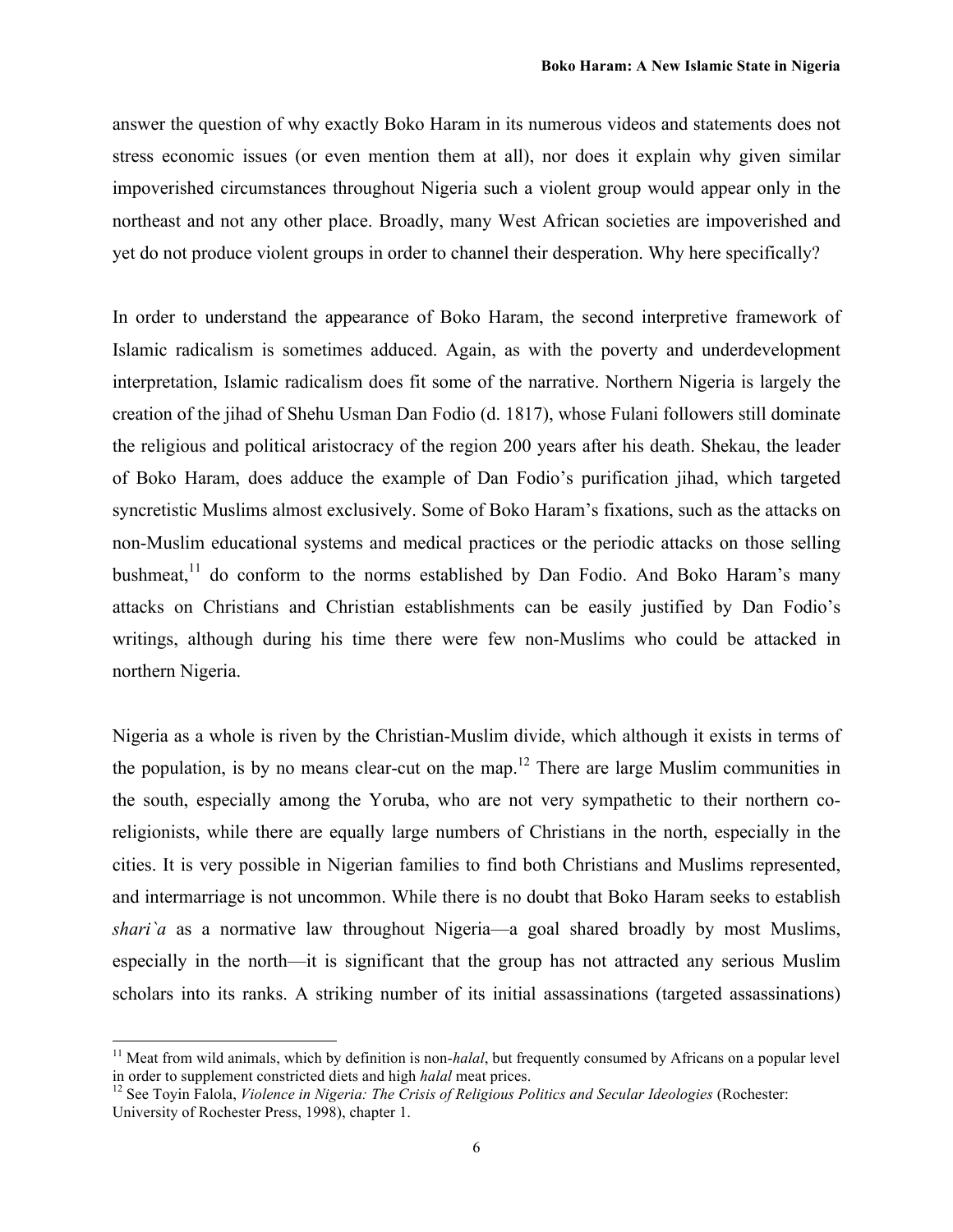were of Muslim scholars who opposed Yusuf's teachings, and even some of those killed were Salafis themselves. More than this, Boko Haram in its comparative lack of religious scholarly support stands out among Salafi-jihadi groups throughout the Muslim world. For example, al-Qaeda and the Islamic State in Iraq and Syria (ISIS) both have major scholars who are known to support their activities and lend them Islamic legitimacy. Boko Haram has none of this scholarly support, nor has the worldwide Salafi-jihadi movement ever supported it with *fatwa*s (legal opinions) justifying its tactics, despite its roots being in the Salafi community.<sup>13</sup>

In assessing the validity of the Islamic radical interpretation for Boko Haram, it is possible to state that the entirety of the Fulani-Hausa-dominated northern Muslim leadership has either rejected Boko Haram or at least has never stated any form of support for the group. This fact, however, could lead us to a third interpretation, which is that Boko Haram channels the frustrations of a particular people-group, the Kanuri people (dominant in Borno and northern Cameroon), and is in effect a revolt against the Fulani-Hausa domination of northern Islam. If this were to be accepted, then the appearance of Boko Haram in Borno and Yobe would be explained, because here resentment against traditional elites would be the deepest (the region successfully fought off Dan Fodio's fighters 200 years ago). This would also explain why the appeal of Boko Haram has not spread much beyond the borders of northeastern Nigeria. If we wanted to see Boko Haram as an expression of Kanuri localism, then that would explain the appeal the group has in Cameroon, where the Muslim population is also Kanuri.

However, against this interpretation, there is no evidence from traditional Kanuri practice or from the varieties of Islam known from the region that would explain the extreme violence associated with Boko Haram. Only the paradigm of Salafi-jihadism, with its use of *takfir<sup>14</sup>* and mass casualty attacks against non-combatants, gives us a possible explanation for the level of violence now present. Turning our attention to other radical and revolutionary groups in Africa, however, gives us some parallels as a fourth possible interpretive framework. Such an interpretation would present Boko Haram as an originally religious group analogous to the

<sup>&</sup>lt;sup>13</sup> Note the absence of any such material on Abu Muhammad al-Maqdisi's Tawhed website, a standard clearinghouse for such *fatwas*.<br><sup>14</sup> *Takfir* is the methodology of defining an apparent Muslim as a non-Muslim. It is characteristic of Salafism and

enables Salafi-jihadis to indiscriminately target even Muslim populations under the belief that they are apostate and deserve death.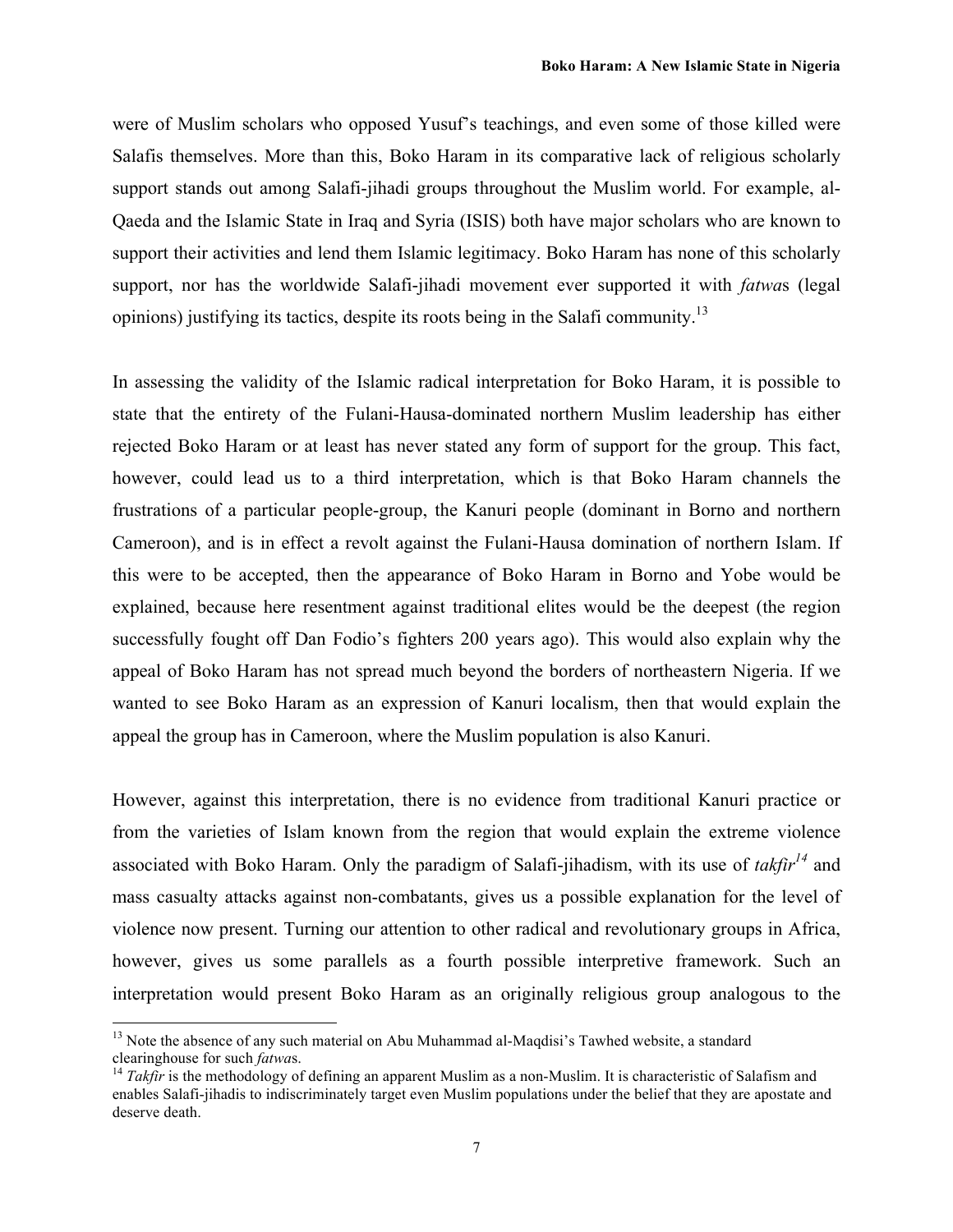Lord's Resistance Army (LRA) in northern Uganda, which having moved away from that original religious basis now simply seeks to do whatever it takes in order to survive. Tactics such as the recent mass kidnappings of women, young girls, and children for the purposes of fighting very strongly parallel the experiences of the LRA and the Seleka and its counterpart, the antibalaka movement, in the Central African Republic (CAR) as well as other anti-governmental groups from the 1990s and early 2000s in Sierra Leone and Liberia. Although the statements of Shekau always emphasize the Islamic legitimacy of his tactics, one cannot help but notice that the trajectory followed by BH's recent operations is that of an African guerilla group.

Finally, we must note a fifth interpretation that does not receive much notice, which is the role of climate change. For the past two decades researchers have noted the virtual disappearance of Lake Chad, now only 5.4 percent of its size in  $1963$ , <sup>15</sup> which was the center of the Kanuri people traditionally. The region of the Sahel (effectively northern Nigeria), always marginal, has become much closer to desertification as a result of water diversion on the part of all of the neighboring countries.16 There is virtually no evidence that Shekau or other members of Boko Haram have noticed the drying of Lake Chad. As most of the drying-up occurred during the 1970s and 1980s, it is possible that they do not know or remember what the Lake Chad region was like 50 years ago. However, climate change, while perhaps not noticed in and of itself, could be a factor in the increase of desperation which has fueled the rise of Boko Haram.

Of course, these interpretive frameworks are not mutually exclusive. It is possible to explain the rise of Boko Haram using a number of them in tandem, or even all of them. For example, if one believes that poverty and underdevelopment is a primary driving force behind Boko Haram, then its utilization of the *takfiri* Salafi-jihadi ideology in order to drive out numbers of Christians and moderate Muslims still is valuable. Or if one sees the climate change in Borno leading to

<sup>&</sup>lt;sup>15</sup> "Disappearing Lake Chad," Institute Water for Africa, http://www.water-for-africa.org/en/lakechad/articles/diappearing-lake-chad.html. 16 "Lake Chad: almost gone," *Vital Water Graphics*,

http://www.unep.org/dewa/vitalwater/article116.html; Ahmad Salkida, "Africa's vanishing Lake Chad," *Africa Renewal Online*, April 2012, http://www.un.org/africarenewal/magazine/april-2012/africa%E2%80%99svanishing-lake-chad.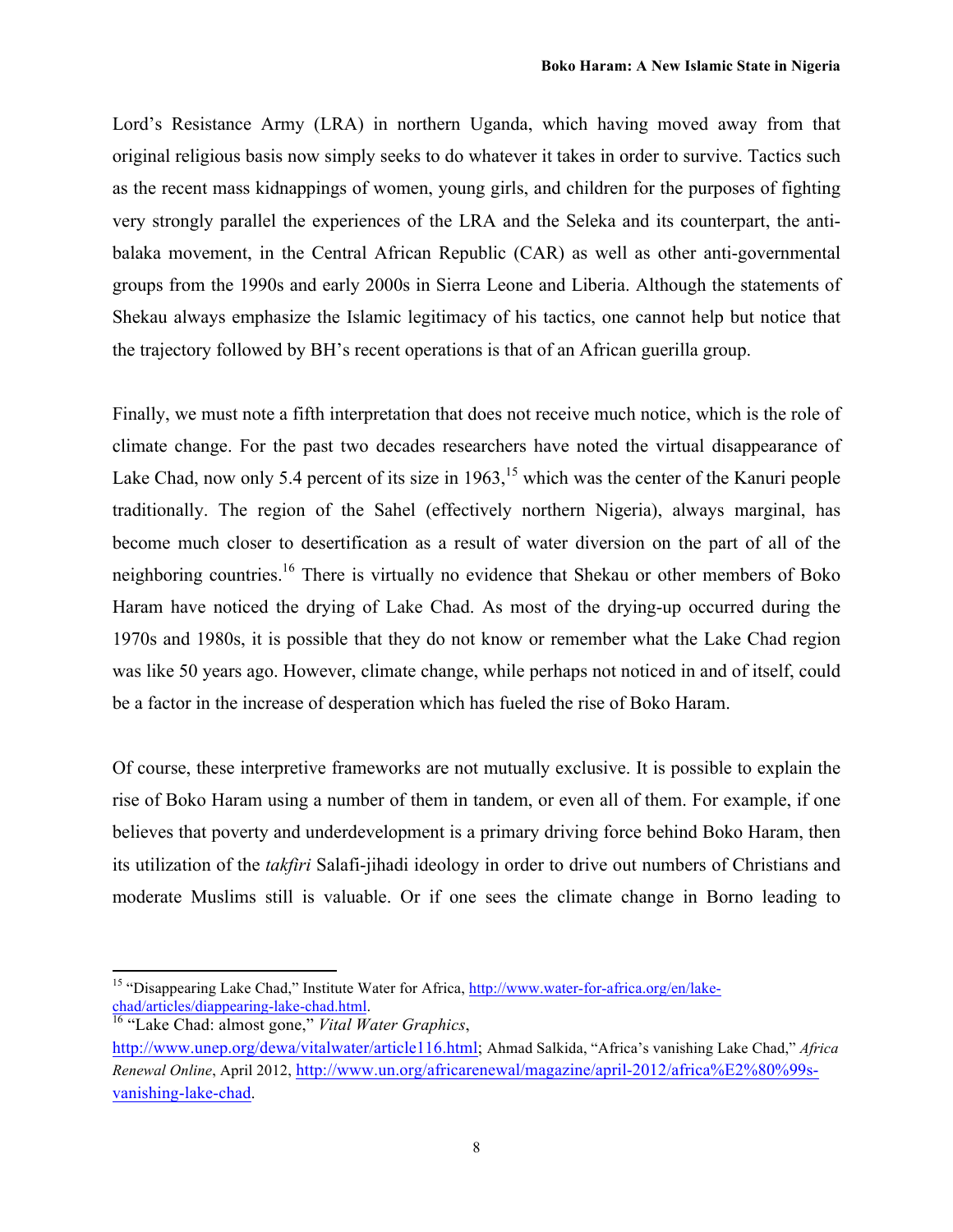economic desperation, again it is possible that local politicians utilizing Boko Haram could have been manipulating its violence (at least in its initial stages) for their own benefit.

#### **Tactics and Targets of Boko Haram**

 

Boko Haram, like other successful Salafi-jihadi groups, has demonstrated the ability to master a wide range of tactics. Essentially, the group has two basic tactical methods: one is individual or small group and focuses on individualized terror (assassinations, drive-by shootings, local terror and suicide attacks), and the other is massive concerted attacks, usually highly mobile, utilizing motorcycles or trucks to attack a given smaller or comparatively less-defended target, and then massacring the target population (or in some recent cases taking them captive). During the period between 2010 and 2011, Boko Haram favored the first tactical method and even today still utilizes it. But especially since the beginning of 2014, Boko Haram has favored the massive attack method.

In 2011 Boko Haram began to use suicide attacks, especially against targets that were not located in its home-established territory (the northeastern states of Borno, Yobe, and Adamawa). It is clear in retrospect that this development, which was accompanied by the appearance of a suicide attacker video in September 2011, was one that paralleled the trajectory of the Islamic State in Iraq (precursor of ISIS). It would be useful to understand that there appears to be a lag-time between when ISIS introduces a tactic or concept and the period when Boko Haram picks it up. This is apparent with the establishment of the caliphate by ISIS on June 29, 2014, and the concurrent establishment of a caliphate by Boko Haram on August 24, 2014.<sup>17</sup> Other parallel developments will be noted below.

Although the targets focused upon by Boko Haram have shifted considerably during the last five years, it is possible to make some generalizations. During the first two years (2010–11), Boko Haram favored local targets that were closely associated with its doctrinal positions. These included attacks on educational and medical facilities; attacks on public-order offenses (from a

<sup>&</sup>lt;sup>17</sup> Jessica Chasmar, "Boko Haram leader declares Islamic caliphate in Nigeria," *The Washington Times*, August 24, 2014, http://www.washingtontimes.com/news/2014/aug/24/boko-haram-leader-declares-caliphate-nigeria/.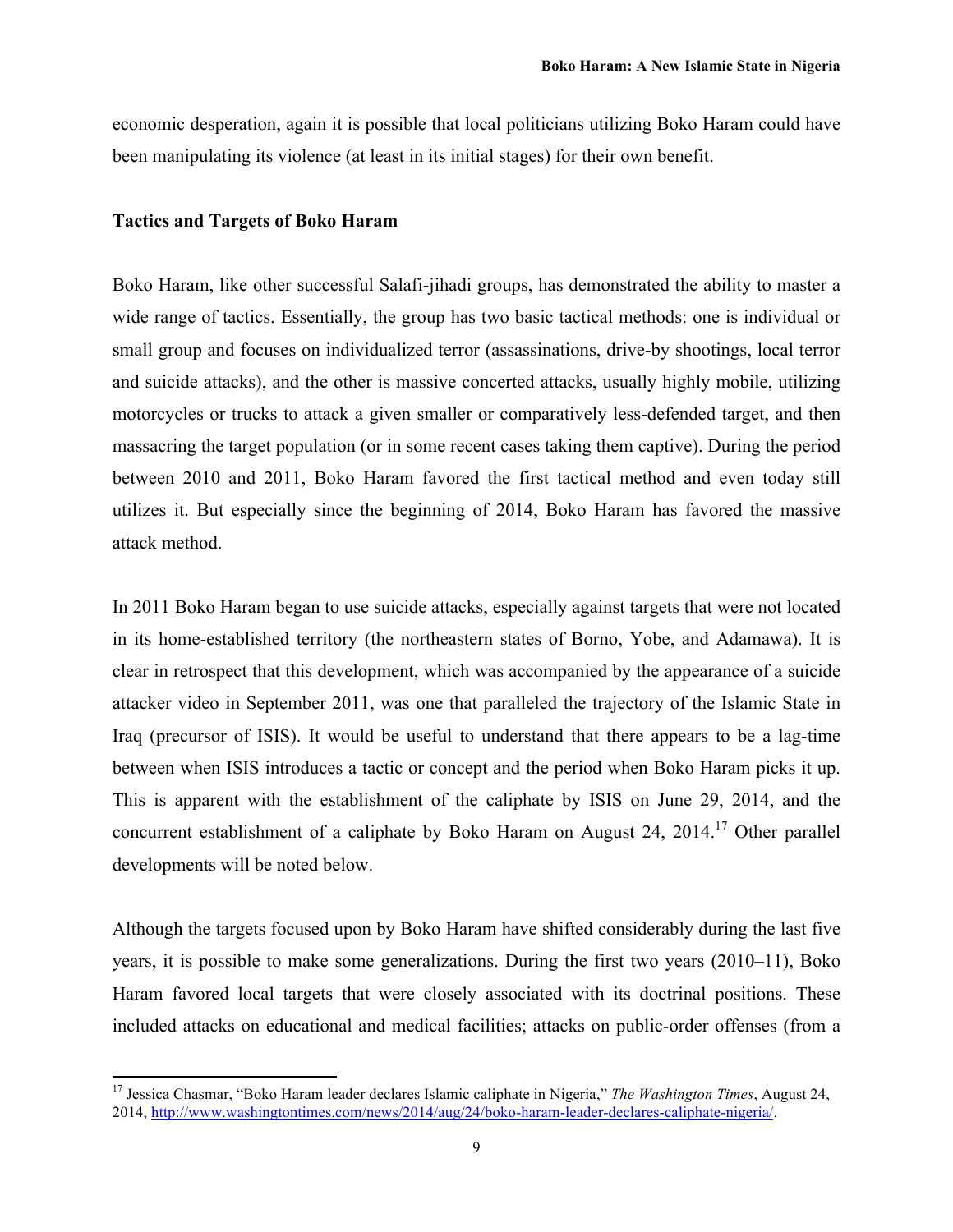Muslim point of view), which included bars, gambling establishments, and marketplaces where non-*halal* meat was sold; and above all, the targeted assassinations of Muslim religious figures who had opposed the group. A second broad group of targets could be characterized as "vengeance for Muhammad Yusuf" targets and included security forces or military targets. During this period Boko Haram usually emphasized that it demanded justice for the murder of Yusuf, among other demands.

During the period 2011–13 Boko Haram shifted its targets considerably. While local terrorism of the type described above continued, the group projected its power into two areas: the Fulani-Hausa heartland around Kano and Zaria (northwest Nigeria) and the Middle Belt, most especially the flash-point city of Jos, where there are frequent clashes between Christians and Muslims; Kaduna, capital of the major Middle Belt state; and the federal capital of Abuja. These attacks were mostly spectacular in nature, and many of them were suicide attacks on very distinctive locations (churches, government buildings, army bases), obviously chosen for their symbolic value. Churches and Christian locations were often attacked on Sundays or at other key Christian holidays, such as Christmas and Easter, again in order to maximize the casualties and symbolism. According to Jacob Zenn's analysis, these attacks were directed by Mamman Nur and Khalid al-Barnawi, who were originally Muhammad Yusuf's disciples<sup>18</sup> and who both resented the Kanuri particularism of Shekau. It is quite remarkable that such high-profile attacks did not generate a civil war at that time.

Throughout 2011–12 a number of the Boko Haram bomb factories were found<sup>19</sup> or blew up,<sup>20</sup> and it is striking how apparently these discoveries contributed to the temporary disappearance of suicide attacks from the group's repertoire. With the exception of the Maiduguri bomb factory that blew up, all of the bomb factories were found outside of its core area of northeastern

 

http://www.independent.co.uk/news/world/africa/boko-haram-bomb-factory-discovered-in-nigeria-2350261.html), April 1, 2012 ("Raid hits Nigeria Islamist sect Boko Haram 'bomb factory'," *BBC News*, April 1, 2012, http://www.bbc.com/news/world-africa-17580795), and April 24, 2012 (Ibrahim Garba, "Nigerian forces raid suspected Boko Haram bomb factory," *The Christian Science Monitor*, April 24, 2012,<br>http://www.csmonitor.com/World/Africa/2012/0424/Nigerian-forces-raid-suspected-Boko-Haram-bomb-factory).

<sup>&</sup>lt;sup>18</sup> Jacob Zenn, "Leadership Analysis of Boko Haram and Ansaru in Nigeria," Combating Terrorism Center at West<br>Point, February 24, 2014, https://www.ctc.usma.edu/posts/leadership-analysis-of-boko-haram-and-ansaru-in-nigeri <sup>19</sup> On September 7, 2011 ("Boko Haram bomb factory discovered in Nigeria," The Independent, September 7, 2011,

http://www.csmonitor.com/World/African-Forces-raid-Boko-Haram-bomb-factory In Borno," *Nairaland.com*, December 20 On Dececember 17, 2011 ("Three Die as Explosion Rocks Bomb Factory In Borno," *Nairaland.com*, December 17, 2011, http://www.nairaland.com/827452/three-die-explosion-rocks-bomb).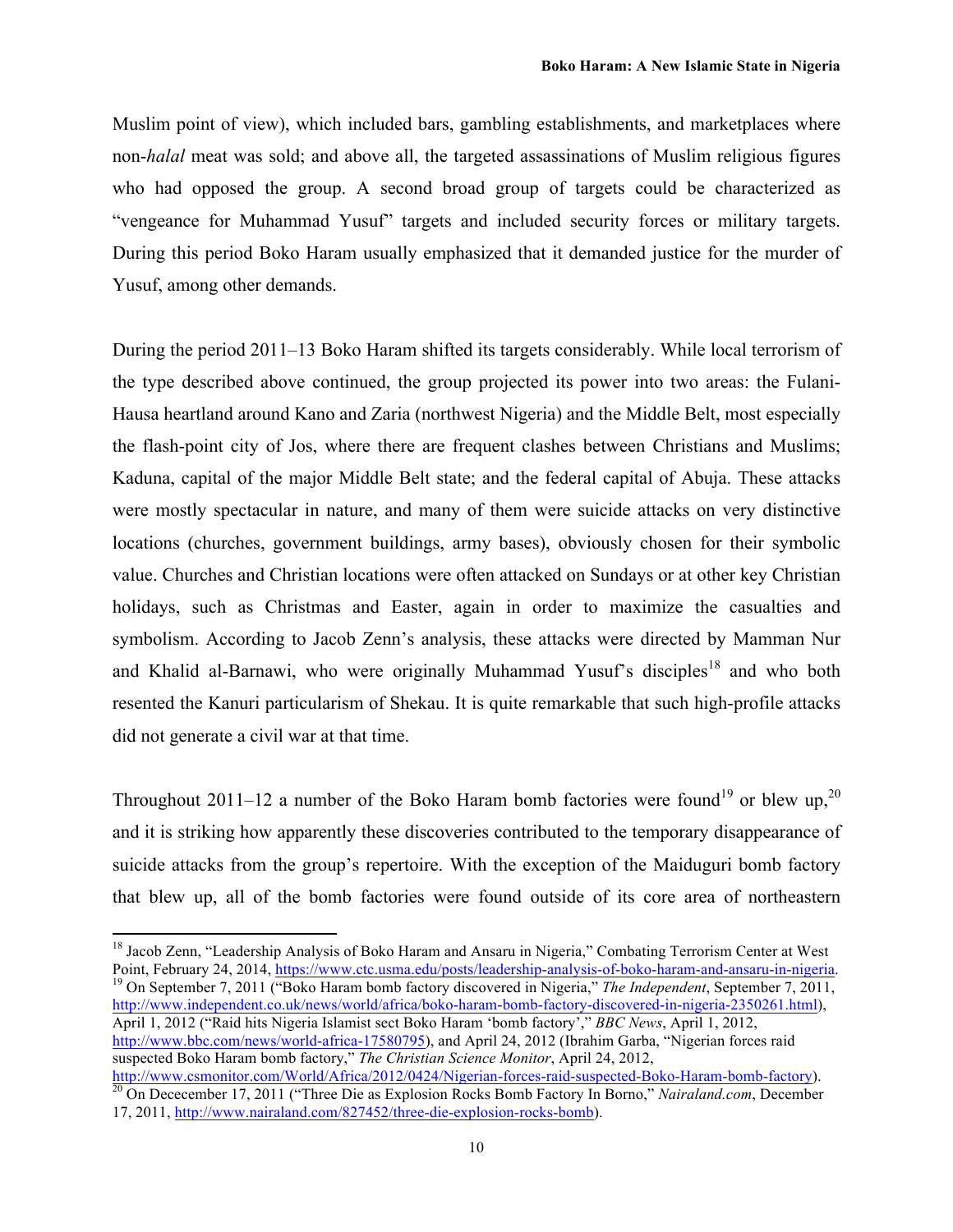Nigeria, indicating that Boko Haram sought to construct bombs as close as possible to targets.<sup>21</sup> For whatever reason, the Nigerian military enjoyed a period of some success against Boko Haram during late 2012 until summer 2013. Boko Haram continued to carry out operations in northeastern Nigeria but was unable (or unwilling) to carry out operations elsewhere in Nigeria. This period of comparative containment ended on May 14, 2013, when President Goodluck Jonathan declared a state of emergency in the three northeastern states dominated by Boko Haram.

Operations conducted by Boko Haram during 2012–13 tended to revert back to lowtechnological means. There were a number of the mass attacks that would become so characteristic of the group in 2014, but during this period they tended to be carried out by small weapons—knives, machetes, and small guns—rather than the automatic weaponry currently favored. It is clear, once again, that the change occurred with the glut of weaponry that flooded West Africa in the wake of the fall of Mu`ammar Gaddafi at the end of 2011 and the appearance of large numbers of dislocated fighters in the region. At first these fighters and their weapons aided the rise of al-Qaeda in the Maghrib  $(AQIM)<sup>22</sup>$  but with its defeat at the hands of the French in January 2013, a large number of fighters and weapons became available in both Nigeria, to Boko Haram, and in the CAR, aiding in the rise of Seleka in March 2013. Again, it is striking how there is a wave effect on radical organizations throughout the region—when one is defeated, those fleeing the defeat can cause a great deal of destruction to weaker states.

By the end of 2013 one can see a new phase in Boko Haram's tactics. The first manifestation of this change is the rise in large-scale massive attacks, usually on villages, with a heavy loss of life. At least 2,053 people were killed during the first half of 2014 by these mass attacks.<sup>23</sup> Starting in spring 2014 Boko Haram began a campaign of kidnappings, most famously the some 219 schoolgirls kidnapped on the night of April 14–15, 2014, from a boarding school at Chibok. Although some of the girls managed to escape, it is clear from video taken of them (May 12,

<sup>&</sup>lt;sup>21</sup> Of course it is possible that other bomb factories in Maiduguri were simply not located.<br><sup>22</sup> With a range of affiliates.<br><sup>23</sup> "Nigeria: Boko Haram Kills 2,053 Civilians in 6 Months," Human Rights Watch, July 15, 201

http://www.hrw.org/news/2014/07/15/nigeria-boko-haram-kills-2053-civilians-6-months.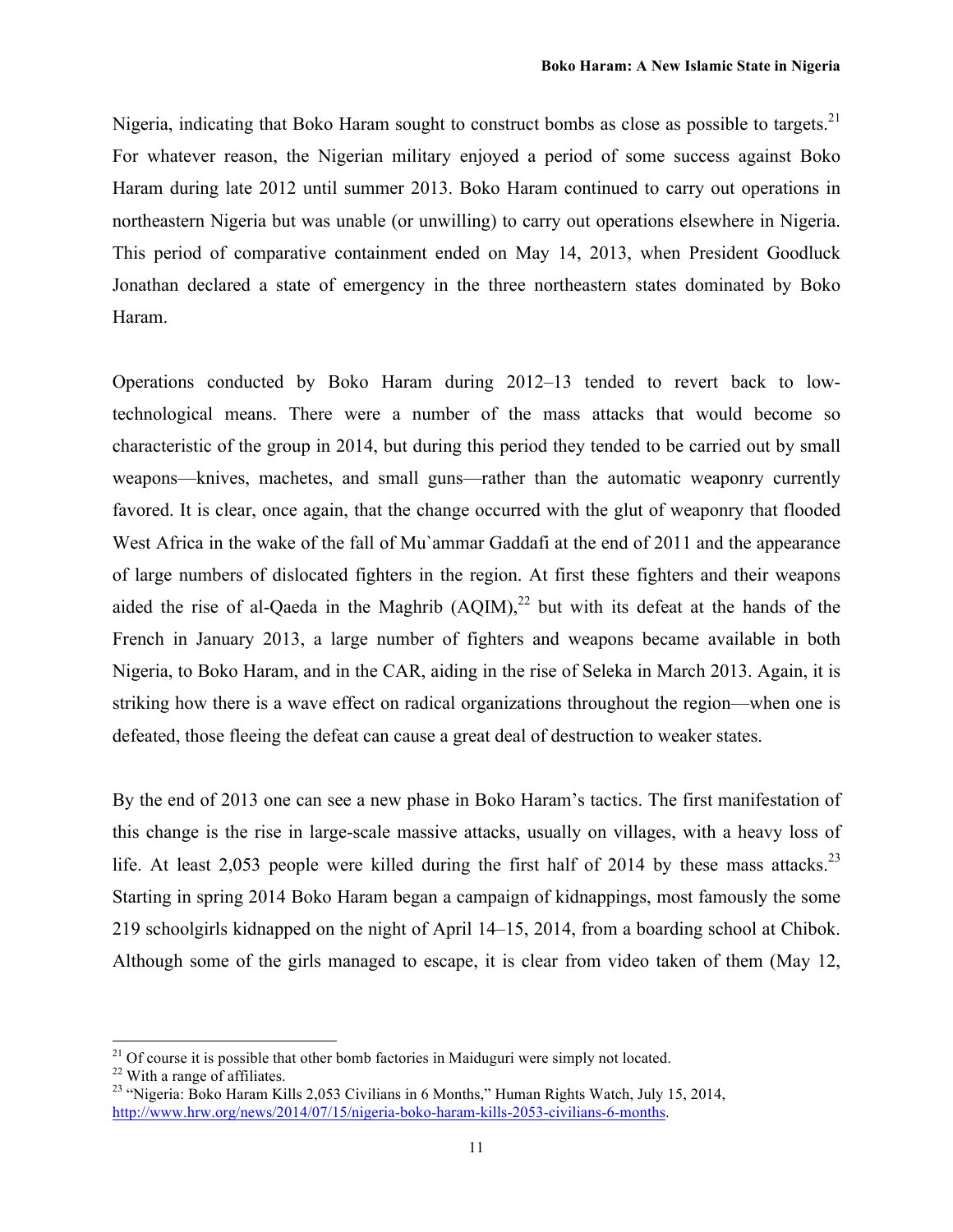$2014)^{24}$  and from the statement of Shekau below that the vast majority of them are still under the control of Boko Haram and most probably, as Shekau stated, have either been married to the fighters or sold into slavery. Nor is this the only kidnapping of women and girls carried out by Boko Haram; a number of other raids were focused on this end through the summer of 2014. At the end of 2014, Boko Haram probably has around 10,000–15,000 soldiers, and perhaps as many as 50,000, so it is not surprising that women would be considered a spoil of war.

Another concurrent manifestation of the caliphate phase of Boko Haram has been the reintroduction of suicide attacks, which are reflected in the most recent mass-casualty attacks. One such paradigmatic mass-casualty attack was that on November 10, 2014, when a suicide attacker disguised as a student exploded himself at a male-boarding school in Potiskum (a major city in Yobe), killing some 50 students.<sup>25</sup> This attack followed in the wake of another major suicide attack on a school nearby, killing some 42 students, on July 6,  $2014.<sup>26</sup>$  From these attacks and some 10–12 others since the beginning of 2014, it is clear that Boko Haram continues to view secular education and its institutions as a primary target. What is most interesting for the outside observer is that there does not appear to have been any serious security measures in place in any of these locations. For Boko Haram's attacks to be defeated, there needs to be a system of guarding and alarm for isolated schools. It is unclear, when Boko Haram has set educational facilities as a target, why the Nigerian government and military have not responded with setting up the appropriate security measures.

Female suicide-attackers have become more common since June 2014, with a string of at least six through June and July. While suicide attacks by Boko Haram went through a hiatus starting at the end of 2012, one of the defining characteristics of the recent attacks has been their reappearance. Although there is little information, it seems clear that Boko Haram has a

 

<sup>25</sup> Adam Nossiter, "Bomb at School in Nigeria Kills Nearly 50 Boys," *The New York Times*, November 10, 2014, http://www.nytimes.com/2014/11/11/world/africa/nigeria-suicide-bomber-boko-haram.html?\_r=0; Matt Schiavenza, "Boko Haram's War on Nigeria's Students," *The Atlantic*, November 10, 2014, http://www.theatlantic.com/international/archive/2014/11/Suspected-Boko-Haram-Suicide-Bomber-Kills-50-

Students-at-Government-Science-Technical-College-Potiskum/382595/. <sup>26</sup> John Hall, "Nigeria massacre: Boko Haram Islamists kill 42 at boarding school in Yobe state," *The Independent*,

<sup>&</sup>lt;sup>24</sup> "Missing Chibok Girls: Boko Haram Posts Purported Video Of Missing Girls," YouTube video, 1:11, posted by "Channels Television," May 12, 2014, https://www.youtube.com/watch?v=YKDO3I5 wvM.

July 8, 2013, http://www.independent.co.uk/news/world/africa/nigeria-massacre-boko-haram-islamists-kill-42-atboarding-school-in-yobe-state-8695355.html.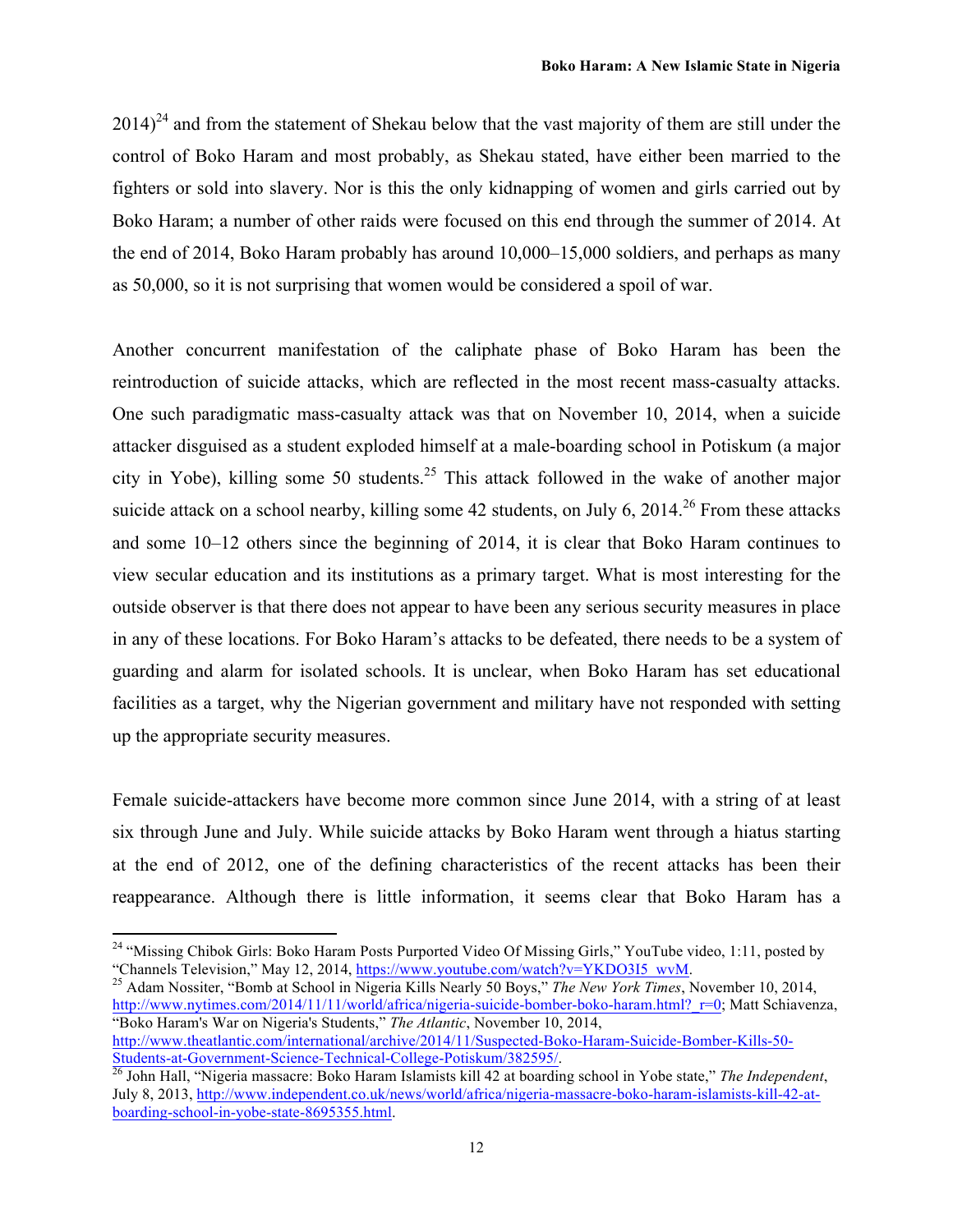women's wing, which is apparently headed by Hafsat Bako,<sup>27</sup> who was arrested in July 2014.<sup>28</sup> Female suicide-attackers have the advantage, inside Nigeria's conservative Muslim environment, of being able to conceal explosives under their garments without attracting undue attention. I cannot agree with the analysis that the use of female suicide-attackers demonstrates some type of desperation on the part of Boko Haram (as stated by Martin Ewi of South Africa's Institute for Security Studies).<sup>29</sup> On the contrary, their use demonstrates that Boko Haram is adept at changing its tactics in order to keep the Nigerian military and intelligence services off-balance. The fact that there have been some 10 female-led suicide attacks since June 2014 demonstrates that this strategy is effective.

Boko Haram's tactics demonstrate some lessons learned from Iraq, as was evident in the attack of November 25, 2014, in the Maiduguri marketplace, where some 30 people were killed in a double suicide attack. One girl exploded herself in the midst of the shoppers and while onlookers rushed to help those injured another exploded herself. This type of a tactic, playing on the basic instincts of people to aid those in need, is one that derives from Iraq. It is clear from the accounts and bewilderment of the Nigerian military that it has no effective means by which to counter the threat of female suicide-attackers. What should be happening is some move toward security inside key locations and checks on people. From personal experience, one can note that women often are not checked thoroughly. This vulnerability is one that Boko Haram will continue to exploit until the Nigerian authorities learn to take precautions.

The most deadly attack during the recent past has been the suicide bombing of the Great Mosque of Kano on November 29, 2014. The backdrop to this attack appears to have been the activist attitude of the new emir of Kano, Lamido Sanusi, who has publicly called for Nigerians to fight back against Boko Haram. Although he was outside of Nigeria when the attack happened, it appears to have been Boko Haram's answer to his call. The methodology of the attack again

for female wing of Islamist terror group Boko Haram," *Daily Mail*, July 5, 2014, http://www.dailymail.co.uk/news/article-2681431/Nigerian-authorities-arrest-three-women-accused-secretly-

<sup>27</sup> See Jacob Zenn and Elizabeth Pearson, "Women, Gender and the Evolving Tactics of Boko Haram," *Journal of Terrorism Research* 5 (2014), http://ojs.st-andrews.ac.uk/index.php/jtr/article/view/828/707.<br><sup>28</sup> Sophie Jane Evans, "Nigerian authorities arrest three women accused of secretly working as recruitment agents

working-recruitment-agents-female-wing-Islamist-terror-group-Boko-Haram.html.<br><sup>29</sup> Farouk Chothia, "Boko Haram crisis: Nigeria's female bombers strike," *BBC News*, August 5, 2014, http://www.bbc.com/news/world-africa-28657085.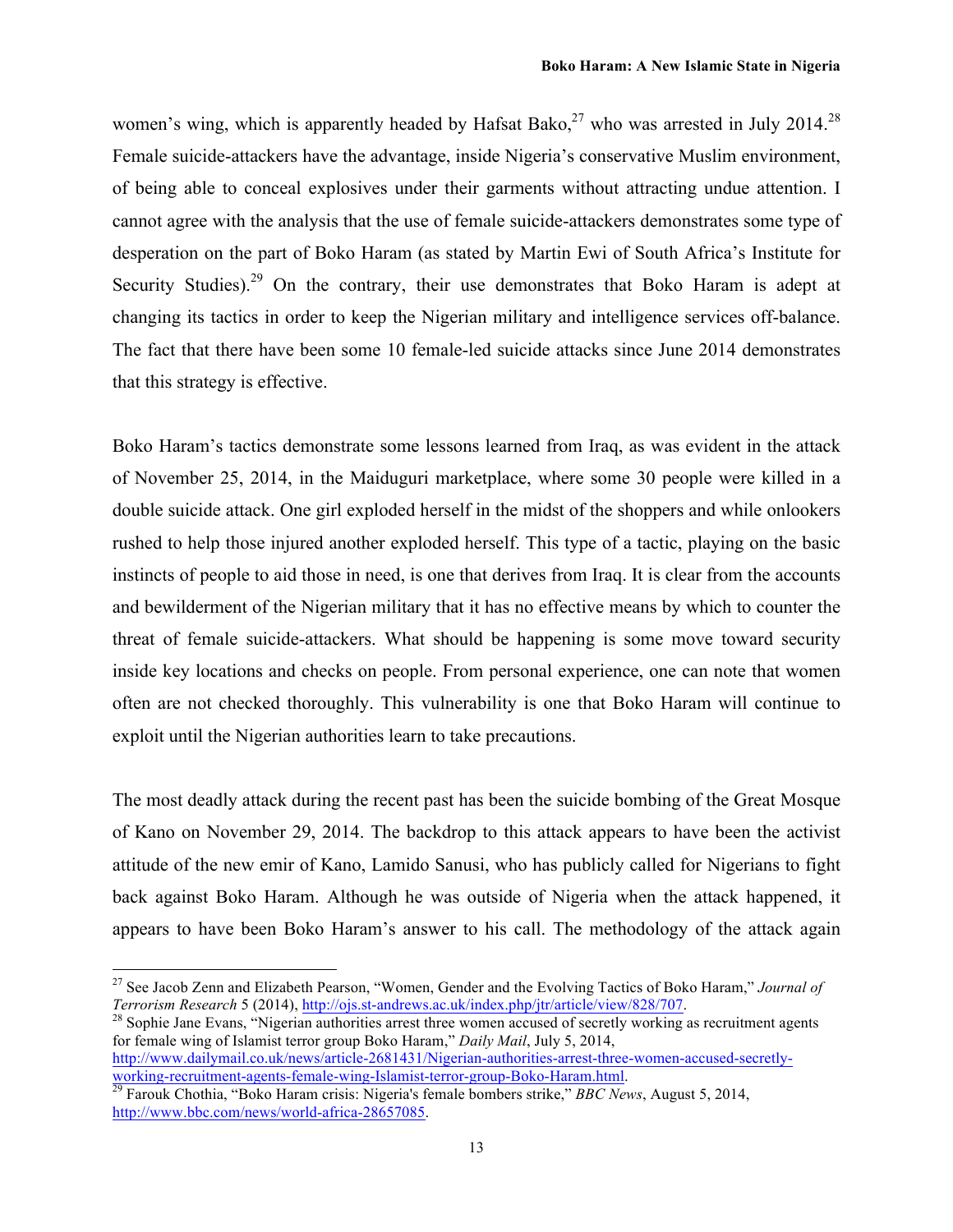demonstrates an ISIS-like sophistication. After an initial suicide bomber drove a car right into the mosque in the midst of Friday prayers, gunmen outside attacked the worshippers, again exploiting the panic created by the initial bombing. The crowds beat all of these gunmen to death. What was unnoticed is the fact that there were a series of follow-up attacks, which were foiled, that included an audacious female suicide-attacker's attempt to explode herself inside the Murtala Muhammad Hospital among the victims of the initial attack.<sup>30</sup> Although the total number of dead is still being tallied, it appears to have reached 120, making it one of Boko Haram's most deadly attacks.

The track record of the Nigerian military in countering Boko Haram has been a miserable one. Remarkably, the state of emergency proclamation of May 2013 has coincided with a series of defeats for the Nigerian military and its inability to take proactive measures against Boko Haram. It is clear that elements of the military suffer from a siege mentality and are unwilling to carry out the type of anti-guerilla warfare measures perfected by a number of militaries during the 1960s and 1970s. These include proactively seeking out the guerilla bases, usually on foot; developing local intelligence sources; making certain that the villagers whose lives are threatened and destabilized by Boko Haram see the military as an ally rather than as an enemy; and, above all, denying the guerillas the mobility they need in order to survive.

There is little evidence that any of these measures have been taken. Since the announcement of the state of emergency, a program of paramilitary groups (vigilantes) called the Civilian Joint Task Force has been developed to fight Boko Haram. Although this program could be a positive sign, the reports concerning it are mixed: all too often the vigilantes are more interested in settling local scores rather than combatting the enemy and are too willing to apply violence rather than differentiate between friend and foe. But even so, the paramilitary organizations are probably the wave of the future, since several times during 2014 the Nigerian military has seemed to be near collapse. On May 14, 2014, there was a mutiny in Maiduguri, and although

<sup>&</sup>lt;sup>30</sup> Kola Oyelere, Biola Azeez, and Seyi Sokoya, "Kano mosque bombing: Attack planned for 2 months —Sanusi," *Nigerian Tribune*, November 30, 2014, http://www.tribune.com.ng/news/top-stories/item/22915-kano-mosquebombing-attack-planned-for-2-months-sanusi.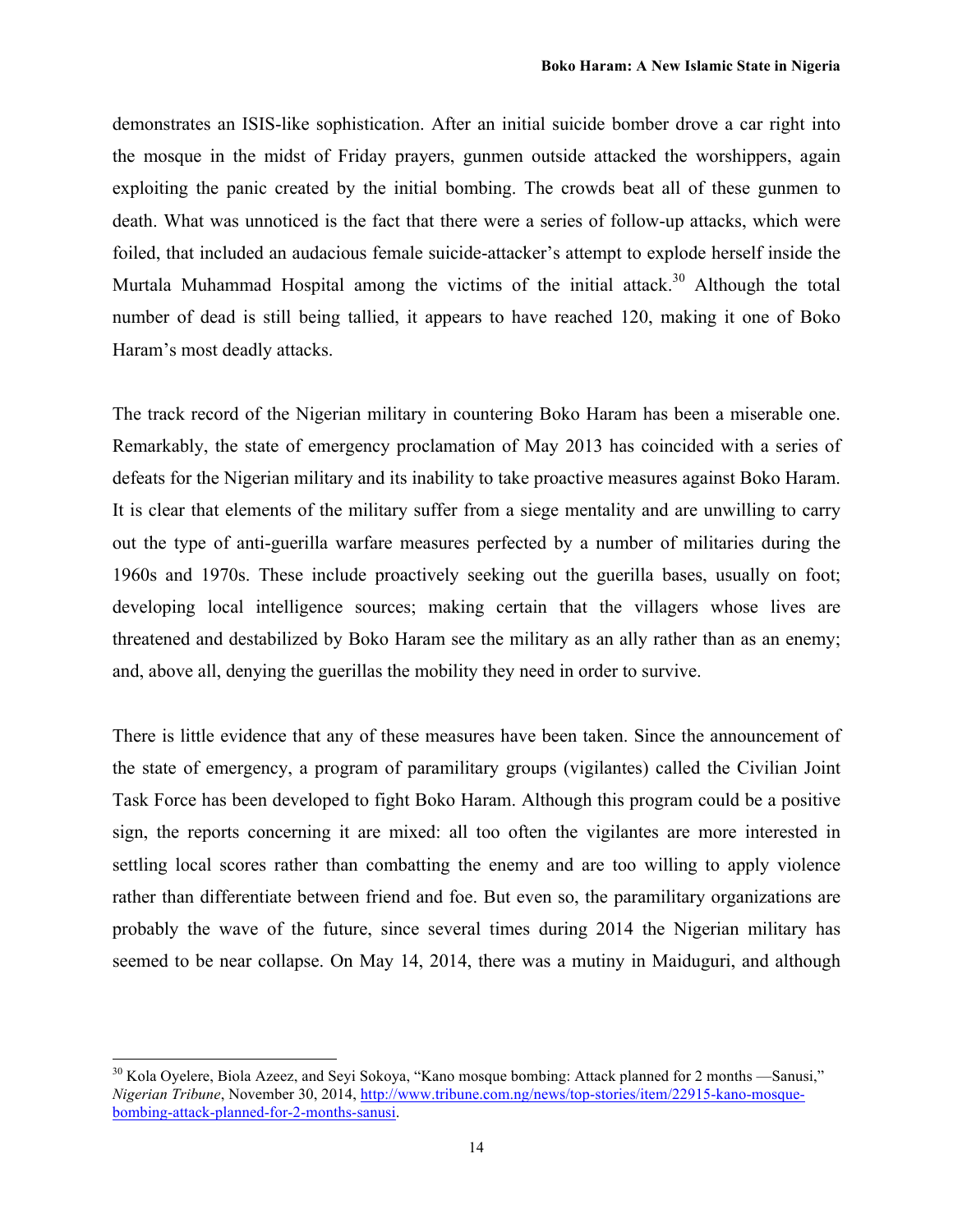discipline has been applied<sup>31</sup> to the troops, there are persistent reports of the army refusing to fight or fleeing upon the appearance of Boko Haram and deserting villagers to their fates. This type of behavior needs to be combatted in the strongest possible manner, because if the locals are not able to rely upon the army for protection, ultimately they will be compelled to either create local paramilitary organizations with unforeseen consequences or make some sort of an arrangement with Boko Haram. It is fortunate that thus far Boko Haram has lacked the political sense to be able to exploit the distrust between the Nigerian military and the local population. Were Boko Haram to be intent upon developing a state, rather than merely massacring large numbers of people, it could have easily intimidated village after village to submit to its rule because the Nigerian army has abdicated its responsibilities.

#### **Tactics of Boko Haram as a Result of Its Ideology**

 

It is worth asking whether one should see Boko Haram as essentially an ideological organization or an opportunistic one. The answer to this question has bearing upon how outside actors should react to Boko Haram and seek to counter it. If the organization is essentially a Salafi-jihadi one, then negotiations with it would be futile, and the only method by which it should be engaged is combat. If, however, the organization merely is using Salafi-jihadism as a screen for other purposes, then those other purposes could be interacted with and manipulated.

From its quietist Salafi beginnings, Shekau's public statements have emphasized a Salafi-jihadi doctrinal position, with the position of *takfir* being omnipresent. While many of these statements were of a threatening or a taunting nature, Shekau's proclamation of the caliphate (August 24, 2014) is worthy of close analysis:

We are grateful to Allah for the big victory he granted our members in  $Gwoza<sup>32</sup>$  and made the town part of our Islamic Caliphate. Oh you people, here I am Abubakar Shekau, still standing on my feet. I am still the leader of Jama'atu Ahlissunnah Lid Da'awati wal-

<sup>&</sup>lt;sup>31</sup> Including death sentences ("Nigerian soldiers charged with mutiny over Boko Haram," *BBC News*, October 16, 2014, http://www.bbc.com/news/world-africa-29651189).<br><sup>32</sup> An August 20, 2014, attack on a police training college, which utilized five tanks: Clement Ejiofor, "Boko Haram

Attack Gwoza Police Training College On Tanks," *Naij.com*, September 2014, http://www.naij.com/279423-bokoharam-attack-mobile-police-training-college-in-gwoza.html.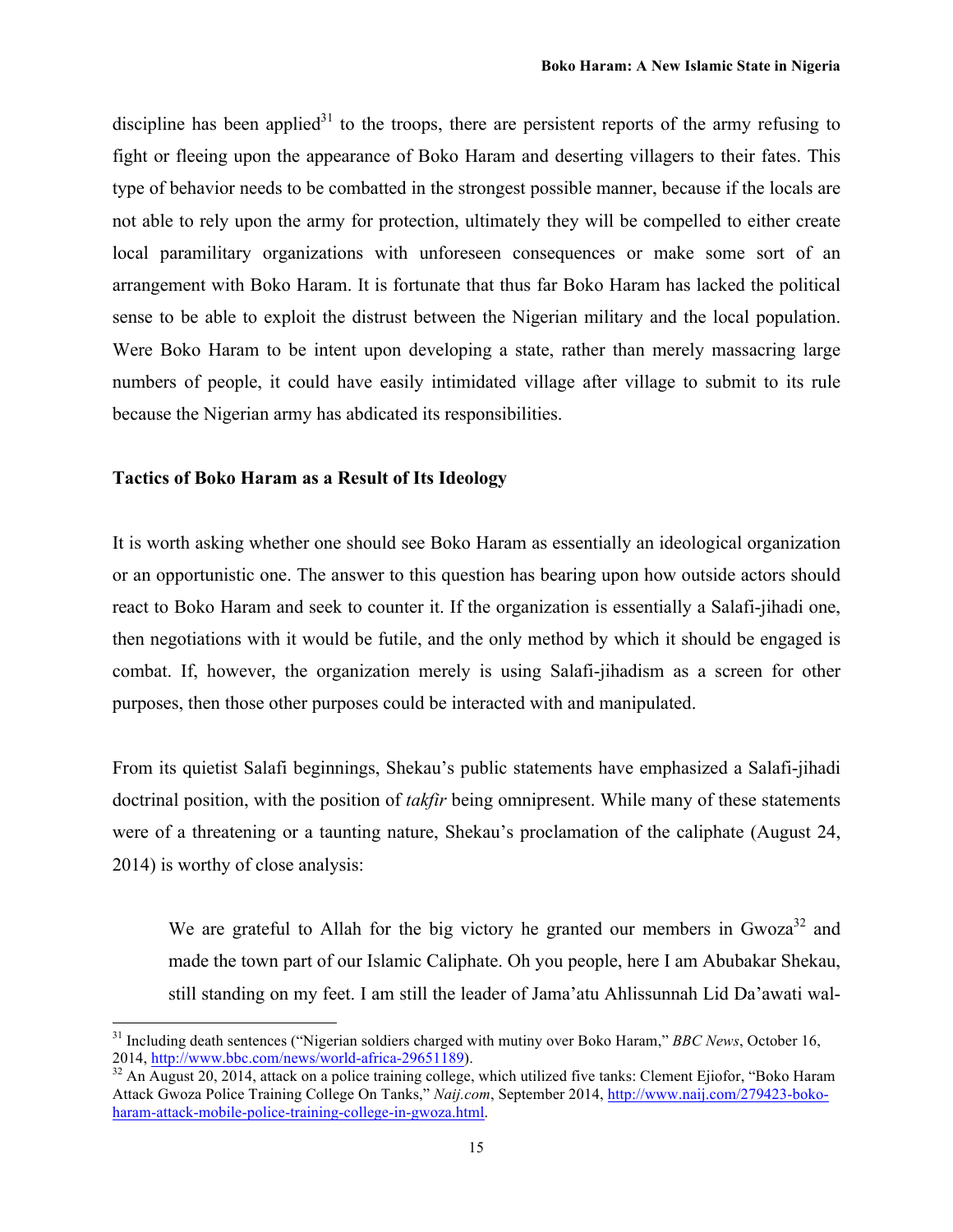Jihad [Boko Haram] in that county called Nigeria; a name in which we do not believe, but are forced to address as such because it has no better name.

For us there is nothing like Nigeria, but the Islamic Caliphate; because God is the creator of the world and the earth on which we are all standing, He is the sole owner of the earth and no one else.<sup>33</sup> So we have no option but obey the owner of the sky above us, even as He is the owner of the earth. We Muslims obey our Creator.<sup>34</sup>

Oh people of the world, Allah has granted us victory in the town of Gwoza, not because of our might but because we are committed to do His work. Oh people, I chose to deliver this message in order to refute the lies being spread by the government about the operations we carried out in recent times.

We warn the vigilantes, called Civilian JTF, $35$  that they should back out; if not, there will be no place for them to hide. We have evidence of how you killed some of our brethren about whom you would ask if they are Boko Haram before you killed them; we know how you humiliated them by asking them if they had ever carried guns or killed someone… we know everything about the evil you committed against our brethren.

We still have the magnanimity of asking you to repent, because you will never succeed in this way by the grace of Allah; and I swear by Allah that we will never stop killing you, because Allah commanded us to kill people like you. If we pity you and spare you, one day you will become infidels; so, to us, having pity on you is an act of disbelief. You can continue to run or hide your identities in women's attire, but we will find you and remove the women's clothing off of you—then while you are shouting for mercy we will strike, smash your heads and kill you all.

Even if you don't do anything to us, we will kill you…We would do it even to avenge our brethren. You killed our brethren in large numbers. We do not joke with religion.

<sup>&</sup>lt;sup>33</sup> See Qur'an 21:105.<br><sup>34</sup> See Qur'an 51:56.<br><sup>35</sup> Civilian Joint Task Force.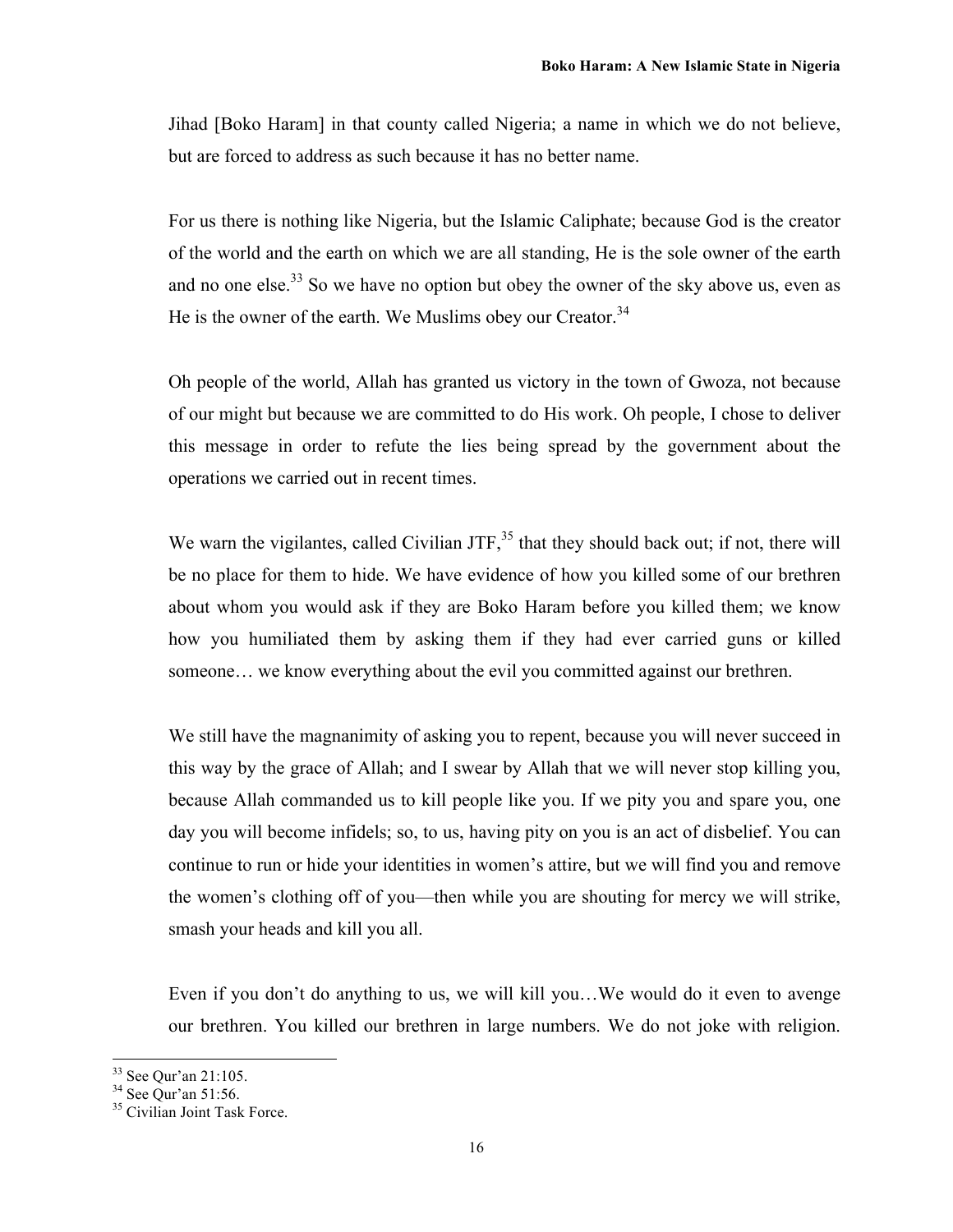There is no hypocrisy in this religion. It is only the truth. Therefore, woe unto you, vigilantes! Woe unto you! It is Allah who torments you, and even tomorrow Allah will torment you. By Allah you will never achieve your aim. I swear by Allah.

To the Americans…What is America in the sight of Allah? What is America in the sight of Allah? What is "Israel" in the sight of Allah? What is France in the sight of Allah? It is only when we don't have firm belief. We don't fear you at all. We were the ones who carried out all these attacks. Not just Gwoza, all the attacks you see in Borno or any region of the country, we are the ones carrying them out. This is the life for us; it is our world and we are living it out. How can one fear these American people? If one is indeed a believer, he needs not to. How can one fear these people if one is indeed a believer? This is the speech I have to make, which is a warning for worse things to come. Better submit to Allah before it becomes too late.<sup>36</sup>

One should note that this speech demonstrates the de-territorial emphasis of Salafi-jihadism, as Shekau refuses to acknowledge the legitimacy of Nigeria as a country. One should look for some day in the near future when Boko Haram gives the territory a new name, and it will be interesting to see what name they will pick. Although Shekau's references to the rule of God are quite copious and he alludes several times to the Qur'an in this statement, it is striking that unlike mainstream Salafi-jihadis from ISIS, al-Shabab, or others, there are comparatively few direct citations. A standard ISIS statement will, for example, contain a Qur'anic citation almost in every paragraph, and at the very least every other paragraph. Shekau does not demonstrate that level of command of the Muslim sources.

While Shekau shows contempt for the government, it is clear from this statement that he is more apprehensive of the vigilante Civilian Joint Task Force. Most probably this is due to its comparative effectiveness and the fact that it is drawn from the local population and is known personally (in some cases) to the members of Boko Haram. The image that Shekau presents here is a heroic one: he is capable of facing down any and all opponents, he apparently does not

<sup>36</sup> "Text of the statement of Abubakar Shekau, Emir of Boko Haram," *KavkazCenter.com*, August 26, 2014, http://www.kavkazcenter.com/eng/content/2014/08/26/19490.shtml; translation modified by author.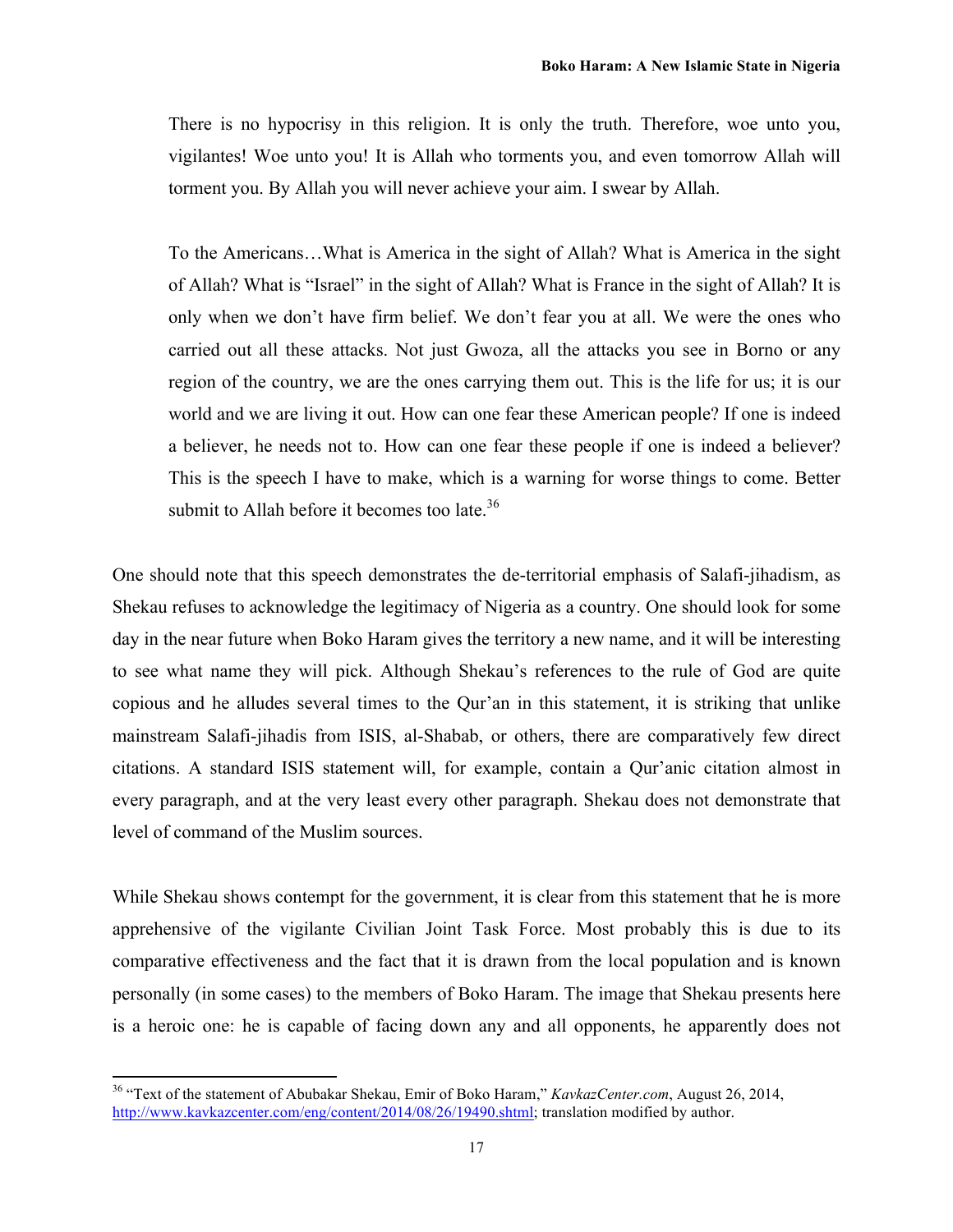answer to anyone but God. When he emphasizes the number of his enemies, it is most probably to increase his own stature by virtue of the fact that he is able to stand up to these apparent powers. Concurrent with this theme is that of humiliation and cowardice on the part of Boko Haram's enemies—the vigilantes are described as "women," whose female clothing must be ripped from them prior to their deaths.

There is no question after reading his statements that Shekau believes truly in the *takfiri* ideology—he speaks of the need for the vigilantes "to repent," even though they are almost all Muslims. This idea is most apparent in his statement from November 10, 2014, in which he answers the idea that there would be a ceasefire and a return of the Chibok schoolgirls:

I am using this opportunity to send this message to the infidels in Nigeria and the rest of the infidels in the world in the Hausa vernacular, the tongue that many understand, and if the need should arise, I will explain in Fulani and Kanuri, but let us explain to you briefly. People should know that it is Allah that we are serving, the Prophet of Allah [Muhammad] SWT. This is what we put ahead of us; we are praying to die in this path [jihad] and see heaven, and begging Allah to grant us innermost part of heaven [sic], and may Allah shield us.

You followers of the constitution, have you forgotten what you said in your constitution when we were preaching in Maiduguri town? In your constitution, you cite section 8 verse 1, 2 to 3 in that your cursed document referred to as the constitution,  $37$  that it is a law and not reversible. You came out in your radio and newspapers and say we are fighting for Islamic Caliphate, it is that constitution which stops us from preaching in Maiduguri, so we moved out because of the exile Allah upon which tasked us to embark [sic].

  $37$  This reference is obscure and does not correspond to the Nigerian constitution: http://www.nigerialaw.org/ConstitutionOfTheFederalRepublicOfNigeria.htm.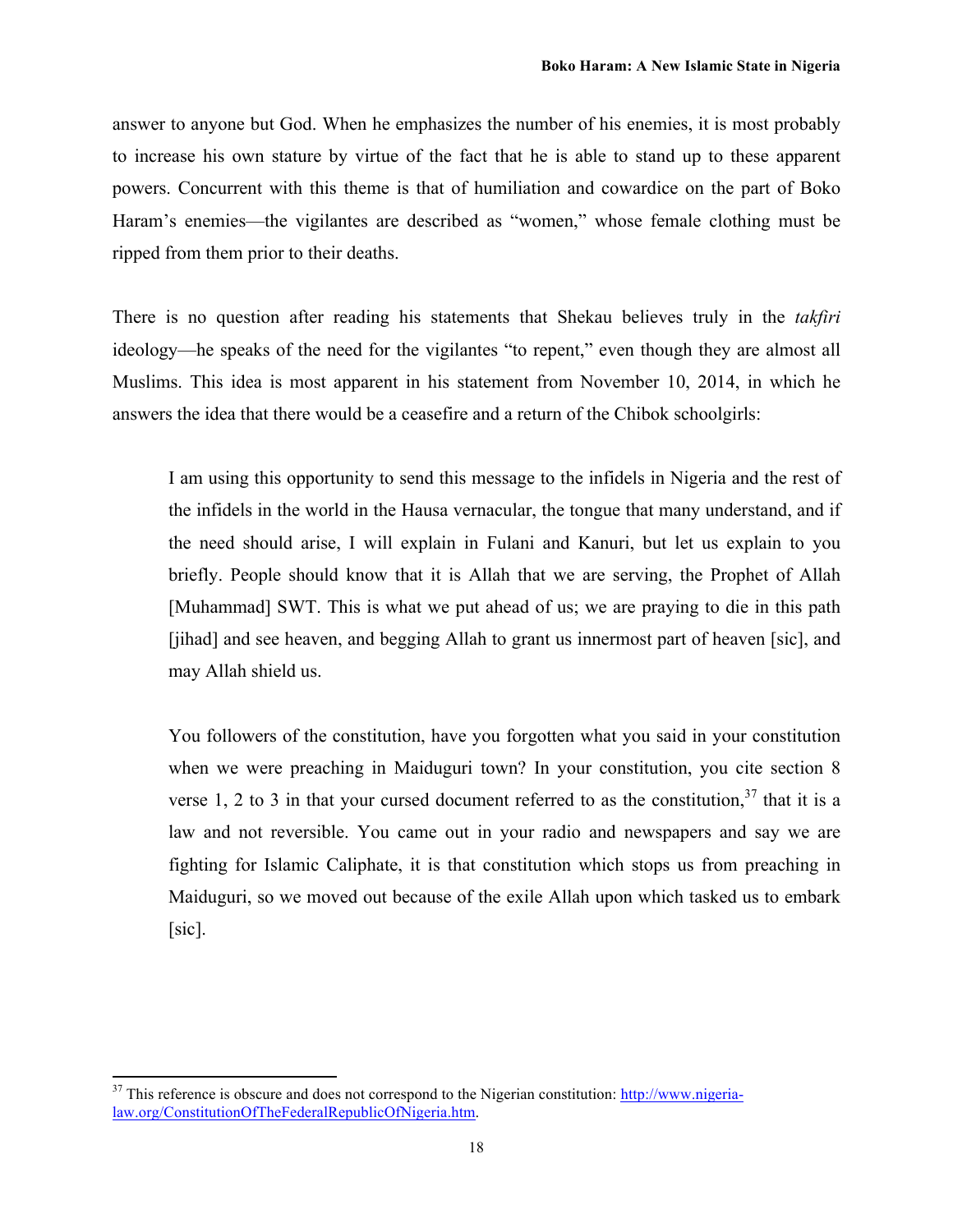Have you also forgotten? And you are now seating down [sic] and say you have reached ceasefire with us; with whom? That your infidel Danladi Ahmadu,<sup>38</sup> if he is [at] our hands today, he will not pass the day because we will slit his throat. When did we even know him? Who is Danladi in this world? Allah is the knower of everything.

Because of this, there is not any ceasefire or dialogue with anyone, instead it is a war with beating and killings, and guns for which we are hungry, like food with Maggi cubes.39 We are on course; our focus and determination is to see that only the Qur'an is used in running the world, with Allah this is what we put ahead of us.

That President Idris Deby of Chad and the Ambassador of Nigeria, with [representatives of] Cameroon, who stated that we are willing to have a ceasefire, where did they see us? Your white man from Germany is with us presently<sup>40</sup>; he is crying, and if we like, we will cut him into pieces or gun him down. We are not afraid of anyone except Allah; this is our job.

Who has freed girls from Chibok whom we abducted in their school? Those girls who Shekau abducted and took them to a place of his choice about six months ago today. Allah has surpassed infidels; Allah is ahead of America; Allah is ahead of a plane called a drone, nonsense; Allah is supreme ahead of everyone.

If the parents of the Chibok girls would know the condition of their children, they would not be worried; it is either their conversion to Islam or they will die with pains. You do not know that the over 200 Chibok girls have converted to Islam; they have memorized several sections of Qur'an; they have finished with [the Gospels of] John, Luke, and others; they have realized that Christians have filled the Old Testament with lies.

Small girls from Chibok are insisting that Islam is the true religion, [who are] just form [grade] six. We have married them off, and they are in the houses of their husbands. To

<sup>&</sup>lt;sup>38</sup> The would-be go-between for the negotiations with the Nigerian government.<br><sup>39</sup> A popular flavoring for rice and vegetable dishes.<br><sup>40</sup> Unidentified.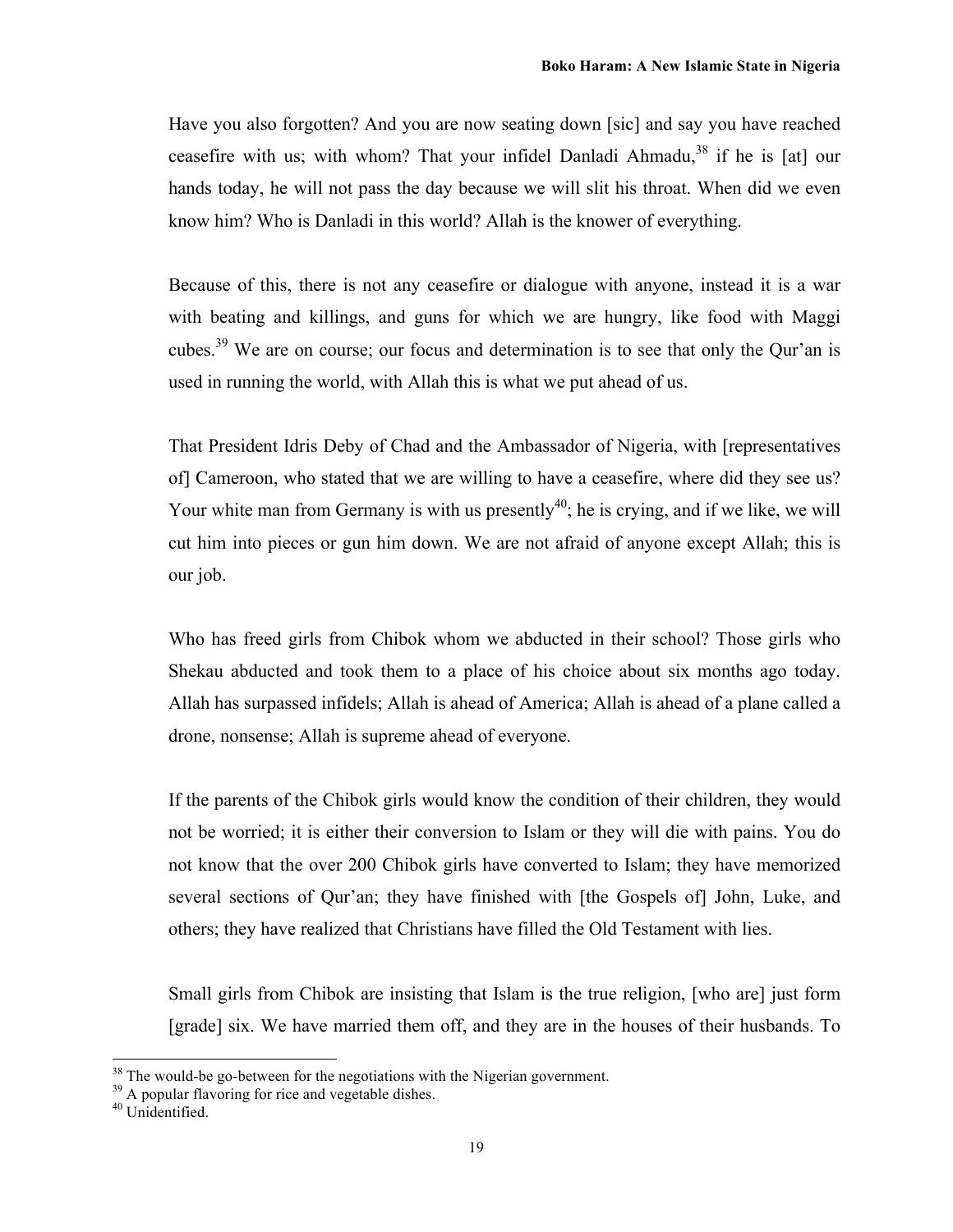hurt people is Shekau, they are saying Shekau is a throne (?); it is me, Shekau, whose father is Muhammadu; Shekau, the man that hurts infidels—staying in this world will be difficult for you, you are just misbehaving in the world.

Who created you? We have not made any ceasefire with anyone; we did not, we did not make a ceasefire with Chad, we did not do the same with Cameroon, and we did not do the same with Niger or Nigeria. We did not do the same with the Ambassador of Chad, and we did not do any dialogue with Africa. We did not do the same with Europe and Asia; we did not do this with America or the useless United Nations of nonsense.

We did not; what is dialogue? It is a lie; it is a lie, we will not do it, Allah said no to it. We are working with the Qur'an, and no infidel will threaten us. You lacked what to do; you want to please your leaders, and you are lying, the likes of Solomon Dalung, [Bawa] Abdullahi Wase, the likes of Senator  $[Ali]$  Ndume.<sup>41</sup> The people are tired; whether you like it or not, we are working for others to convert Islam.

What is my business with you? Me, who left my parents in our house; I left my mother and father. I came out to team up with those who want to promote Islam; you are just deceiving people with the claims of a ceasefire.

It is with a single knife that I started, and today with me are more than 20 vehicles I seized from you, but they are saying Shekau is not a person, but a special name. I greet you who went to study in Israel, I greet you as a member of psychology [studies]; I greet you descendants of biology. I greet you fools who pledge to Nigeria.

You pledge to Nigeria, your country, while I, Shekau, pledge to Allah, my God. If you don't know, today you will know, I pledge to Allah to be faithful. This is my brief talk; this one is OK for you, and you should convert to Allah and follow the Qur'an. You will

<sup>&</sup>lt;sup>41</sup> Dalung is a politician from the Plateau; Wase is a security analyst and an associate at Nigeria for Justice; Senator Ali Ndume is a politician from Borno.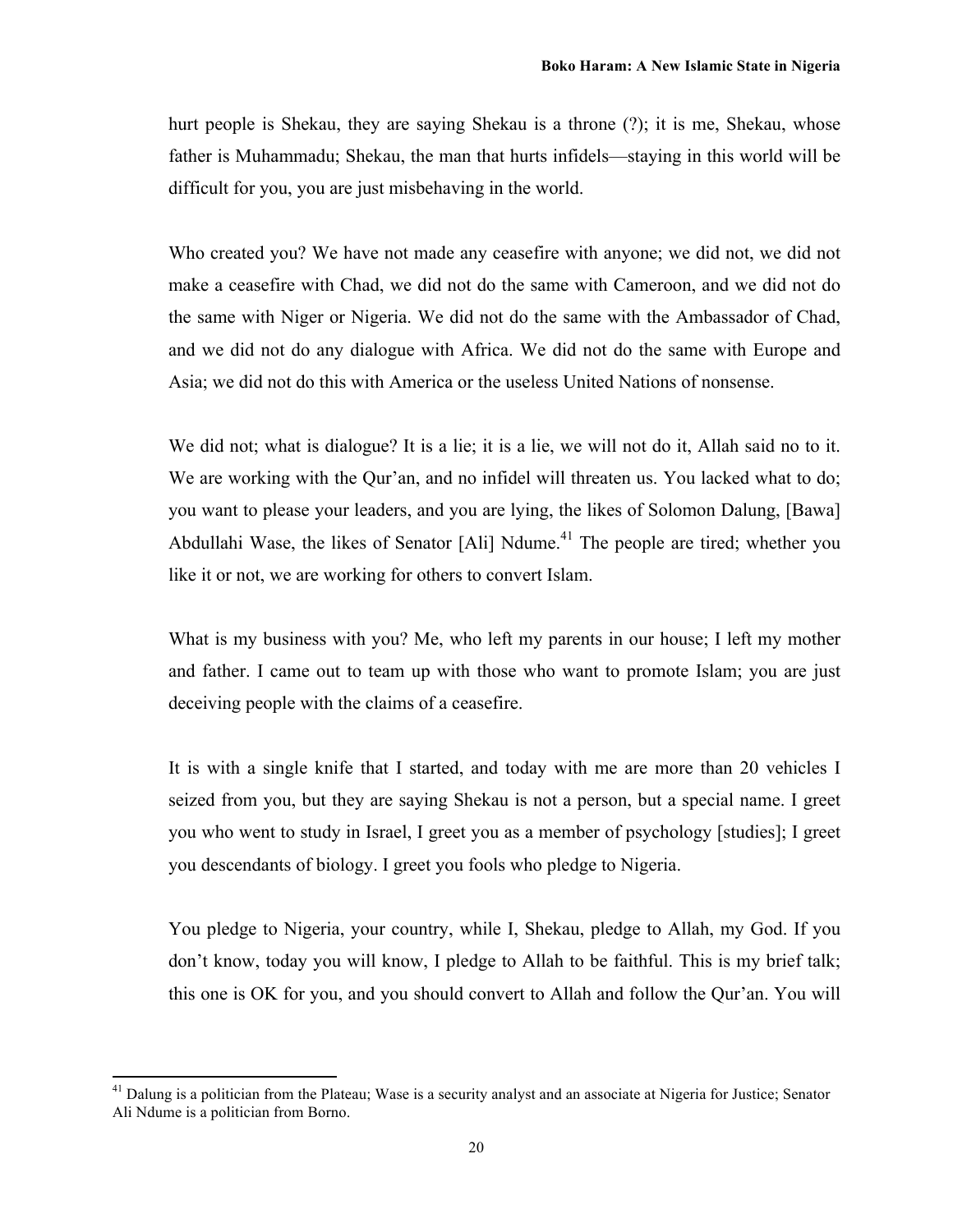be unlucky to have missed out on the Qur'an or stopping those doing who are practicing it; it is a lie anyone who refuses will see. Thanks.<sup>42</sup>

Although Shekau's style is tedious, it is valuable to listen to what he says. At every point in this video he emphasizes that there cannot be any dialogue or ceasefire with Nigerian or other African figures. Like all Salafis, he wants to contrast the universal and unchanging nature of the Qur'an with the changing and man-made nature of the constitution. His contempt for education is very evident, comparing those who are educated—specifically in psychology and biology—to being foreigners, even being associated with Israel. Shekau wants to present himself as a simple Muslim man of the people, who is not educated in the formal sense, but who started out with nothing and has achieved great things and is consistently practical rather than intellectual. The level of megalomania in these selections is extremely heavy; it is astonishing how many times Shekau refers to himself in the third person (Stalin had the same habit). There are no citations from the Qur'an in this selection, and while there are many references to fulfilling God's will, there is no evidence provided by Shekau to support his claims that he is fulfilling God's will.

Not surprisingly, the attitude of the Fulani-Hausa religious elite toward Boko Haram has been quite hostile, with a whole series of denunciations of the group's activities emanating from both Sokoto (seat of the caliphate) and Kano, and an assassination attempt on the late emir of Kano Ado Bayero on January 19, 2013. However, with the succession of Lamido Sanusi to the Emirate of Kano, there has been a considerable sharpening of the tone. On November 17, 2014, Sanusi actually called for Muslims to take up arms against Boko Haram, saying: "These terrorists slaughter our boys and abduct our girls to force them into slavery. … People should not sit idle and say prayer is the only solution. People should be made aware of the importance of being in a state of preparedness and make sure they acquire what they need to protect themselves. We should be ready to give our lives."<sup>43</sup>

<sup>&</sup>lt;sup>42</sup> "Full Video And Transcript Of Boko Haram Leader Shekau's Latest Video On Chibok Girls And Ceasefire Talks," *Sahara Reporters*, November 1, 2014, http://saharareporters.com/2014/11/01/full-video-and-transcript-bokoharam-leader-shekaus-latest-video-chibok-girls-and; translation modified by author. <sup>43</sup> "Emir of Kano calls Nigerians to arms over Boko Haram," *BBC News*, November 17, 2014,

http://www.bbc.com/news/world-africa-30080514.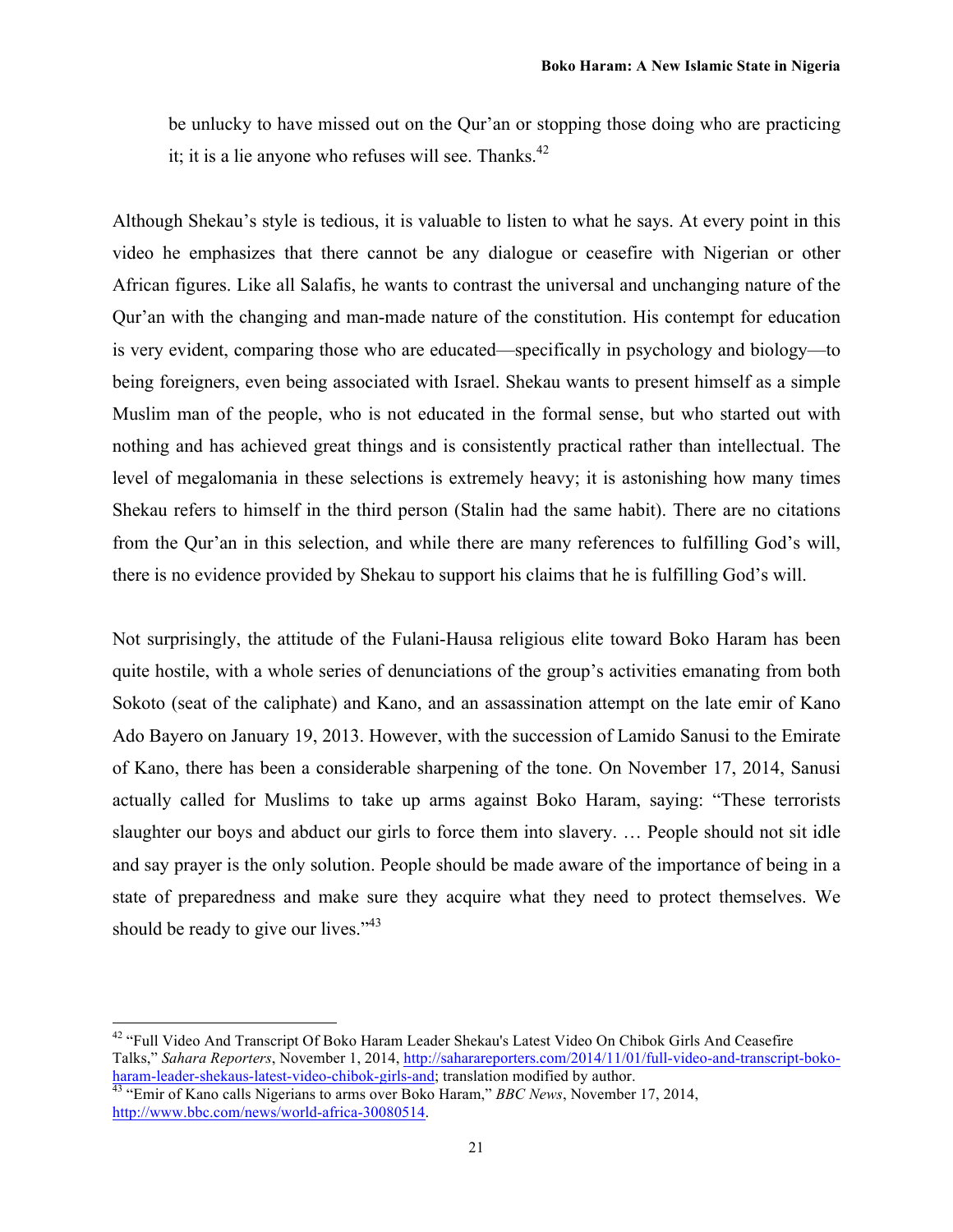Although one cannot say that vigilantism of the type being described here is a laudable action, the inaction of the Nigerian military and police is extremely frustrating, and it may be that popular action will be necessary in order to goad them into action.

#### **Boko Haram and Its African Neighbors**

 

In 2011, I predicted that one of the signs that Boko Haram was going to be a globalist Salafijihadi group (as opposed to having local aspirations) would be that it would commence operations in countries neighboring Nigeria (Cameroon, Niger, Chad). For most of the period from 2011 to 2014 Boko Haram avoided major operations in Cameroon, while instead utilizing the country as a cash cow. When the group needed money, it used its organization in northern Cameroon to kidnap westerners, who would then be held for ransom. This was the pattern until July 27, 2014, when Boko Haram kidnapped the wife of the Cameroonian deputy prime minister, Amadou Ali.<sup>44</sup> One should note the timing, which was in the wake of the June 29, 2014, establishment of ISIS's caliphate. Attacks on Cameroon should be seen as one of the close parallels between ISIS and Boko Haram in methodology.

Indeed, throughout 2012–13 the major use for Cameroon, from the point of view of Boko Haram, was that of a hostage quarry. The primary hostages taken were foreigners: a French family, an Italian priest, and 10 Chinese engineers, apparently all coordinated by Boko Haram with the Ansaru.<sup>45</sup> For each of these kidnappings there was a substantial reward paid out, and the money no doubt financed the concurrent growth in Boko Haram's weaponry.

However, one should also recognize that Cameroon represents an opportunity for Boko Haram. Located as the group is in the Sambisa Forest, close to the Cameroonian border, it is possible for Boko Haram to move easily across and take refuge on either side when one side becomes too

<sup>44</sup> "'Boko Haram' abducts Cameroon politician's wife," *BBC News*, July 27, 2014, http://www.bbc.com/news/worldafrica-28509530.<br><sup>45</sup> See Jacob Zenn, "Boko Haram Recruitment, Financing and Arms-Trafficking in the Lake Chad Region,"

Combating Terrorism Center at West Point, October 31, 2014, https://www.ctc.usma.edu/posts/boko-haramrecruitment-financing-and-arms-trafficking-in-the-lake-chad-region. For the relationship between Boko Haram and Ansaru, see International Crisis Group, *Curbing Violence in Nigeria (II): The Boko Haram Insurgency*, April 3, 2014, http://www.crisisgroup.org/~/media/Files/africa/west-africa/nigeria/216-curbing-violence-in-nigeria-ii-theboko-haram-insurgency.pdf, 26.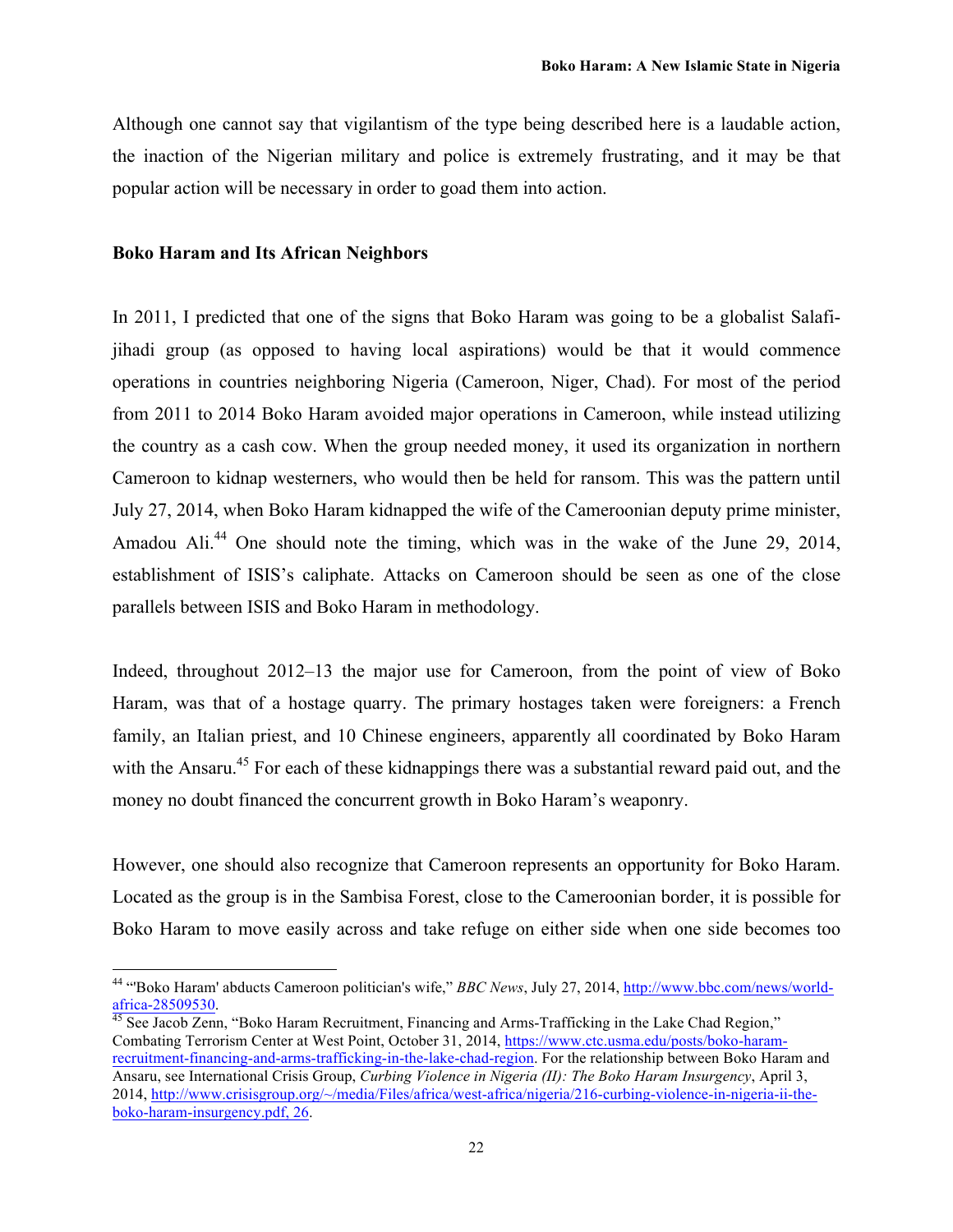difficult. But northern Cameroon—mostly Muslim and for a long period disaffected from the central government in Yaounde—while tied ethnically to the Kanuris across the border in Nigeria, is ripe for attack. From the Cameroonian military operations during November 2014, it is clear that unlike the Nigerian government, the Cameroonians are taking the Boko Haram challenge quite seriously. Thus far Boko Haram has only been able to carry out operations close to the border, and no major Cameroonian cities are in serious danger from it. It is possible, however, that that situation might change. The Cameroonians are clearly worried about the loyalties of the Muslim population, which like that of Nigeria is divided into a northern, more historically Muslim population (whose history as Muslims goes back almost 1,000 years) and a southern, more recently converted Muslim population around the area of Foumban in western Cameroon. Like their counterparts among the southern Nigerian Muslim population, the southern Cameroonian Muslims have not demonstrated much sympathy for Boko Haram, but it is possible that given some level of success in the north, support could develop among radicalized youth.

The other possible source for Boko Haram recruitment is the much-traumatized Muslim population of CAR, which has fled (mostly) to Cameroon in the wake of the collapse of the Seleka regime.<sup>46</sup> This is a population of approximately 240,000, which has fled to either Cameroon or Chad during 2014.<sup>47</sup> Whether the Muslims of CAR were at all implicated in the slaughter of the Christian population of CAR during the period of Seleka rule is difficult to determine and is irrelevant now. What cannot be denied is that this is a displaced population that is Muslim and has a genuine grievance. Nor is it clear that CAR will be stable enough in the near future for them to return—even assuming that they will want to return after the horrors they have experienced. It is possible that Boko Haram or other Muslim radicals will utilize this refugee population for the purpose of recruitment. If this happens, then one should expect severe destabilization throughout Central and West Africa for years to come.

<sup>46</sup> James Verini, "Close Your Heart," *Slate*, September 1, 2014,

http://www.slate.com/articles/news\_and\_politics/foreigners/2014/08/central\_african\_republic\_how\_a\_once\_peacefu<br>1 nation descended into a brutal.html.

<sup>&</sup>lt;sup>1</sup> Thibaud Lesueur, "CAR: The Fate of Refugees in Southern Chad," International Crisis Group, November 10, 2014, http://blog.crisisgroup.org/africa/2014/11/10/car-the-fate-of-refugees-in-southern-chad/.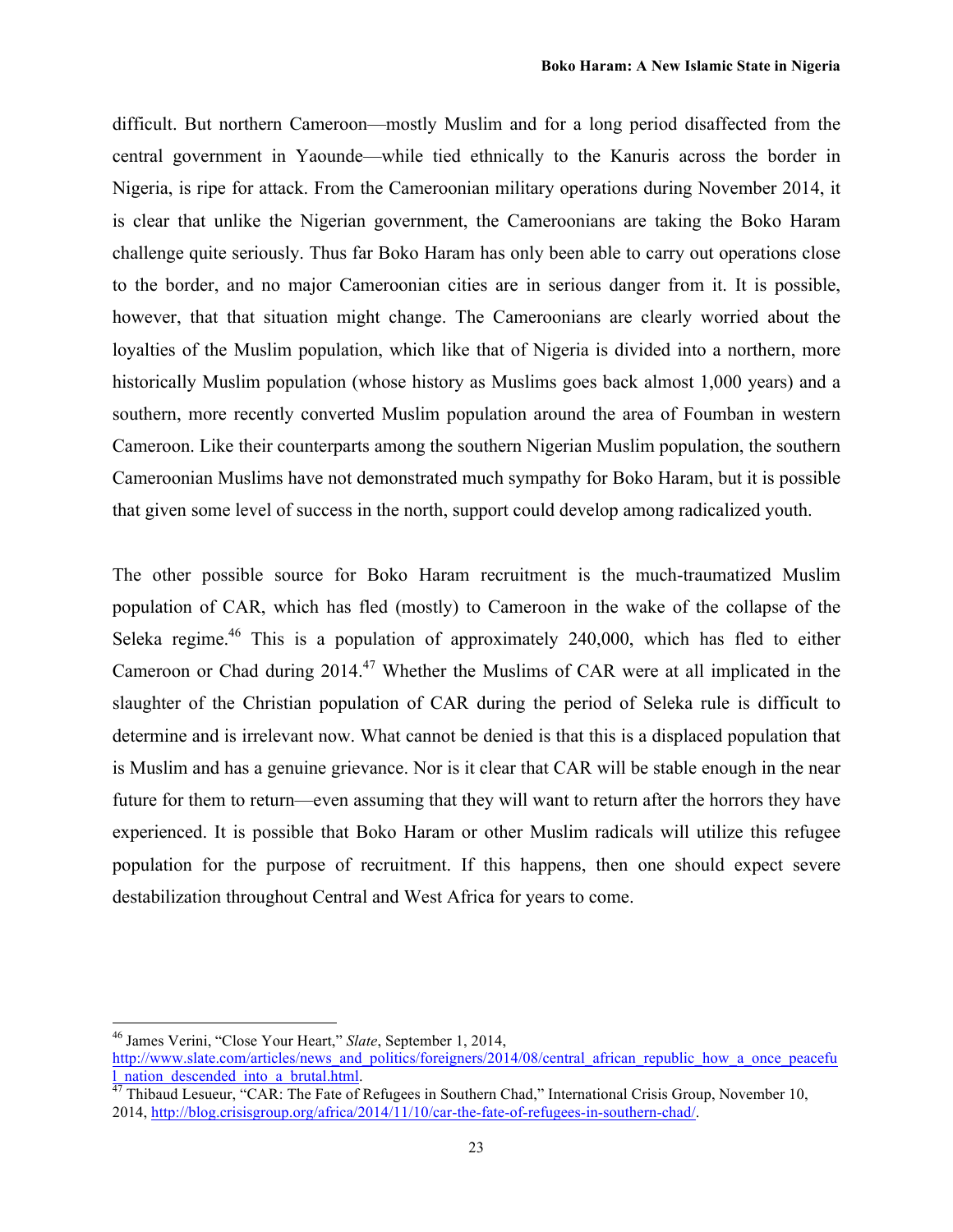#### **Is There a Relationship between Boko Haram and other Salafi-Jihadi Groups?**

Boko Haram should be viewed largely as an orphan group within the larger field of Salafijihadism. Although there has been evidence of individual leaders of Boko Haram—such as Shekau, Mamman Nur (leader in Kano), and Khalid al-Barnawi—having personal connections with foreign jihadists, the evidence for Boko Haram as a group is weak as yet.<sup>48</sup> Nur is believed to be a Cameroonian (or a Chadian) and, of the three, has the most globalist jihadi perspective. It was he who apparently worked with the West African radicals (AQIM) and initiated the first suicide attacks in 2011–12. Not being Nigerian, he has never been closely associated with Shekau's Kanuri-focused Boko Haram and operates from Kano. Al-Barnawi, whose primary activity has been the kidnappings of foreigners that distinguished Ansaru from Boko Haram, has also had close connections with West African radicals. Apparently during 2012, Shekau fled to Gao (controlled at that time by MUJAO and AQIM), but there is no good evidence of him having had personal foreign connections other than this trip.

If one understands that Boko Haram consists of several loosely tied groups led by the three above—with Shekau being the dominant figure and the one in control of the most fighters and territory, but also being the most socially isolated and parochial—then the picture becomes clear. Boko Haram as a movement is Nigeria-focused, and although it has definitely solicited recruits from Cameroon and perhaps other West African countries, it has no globalist tendencies similar to al-Qaeda, ISIS, or al-Shabab. What influence there is from foreign jihadists is mainly through idea diffusion and some social networking with other West and North African radicals, rather than with the larger world of Salafi-jihadism.

#### **Prognosis and Policy**

 

On November 30, 2011, the US House of Representatives Committee on Homeland Security, Subcommittee on Counterterrorism and Intelligence issued a report on Boko Haram.<sup>49</sup> This

<sup>&</sup>lt;sup>48</sup> Most of this has been collected by Jacob Zenn. See his articles "Leadership Analysis of Boko Haram and Ansaru in Nigeria" and "Boko Haram and the Kidnapping of the Chibok Schoolgirls."<br><sup>49</sup> "Boko Haram: Emerging Threat to the U.S. Homeland" (report, US House of Representatives Committee on

Homeland Security Subcommittee on Counterterrorism and Intelligence, November 2011),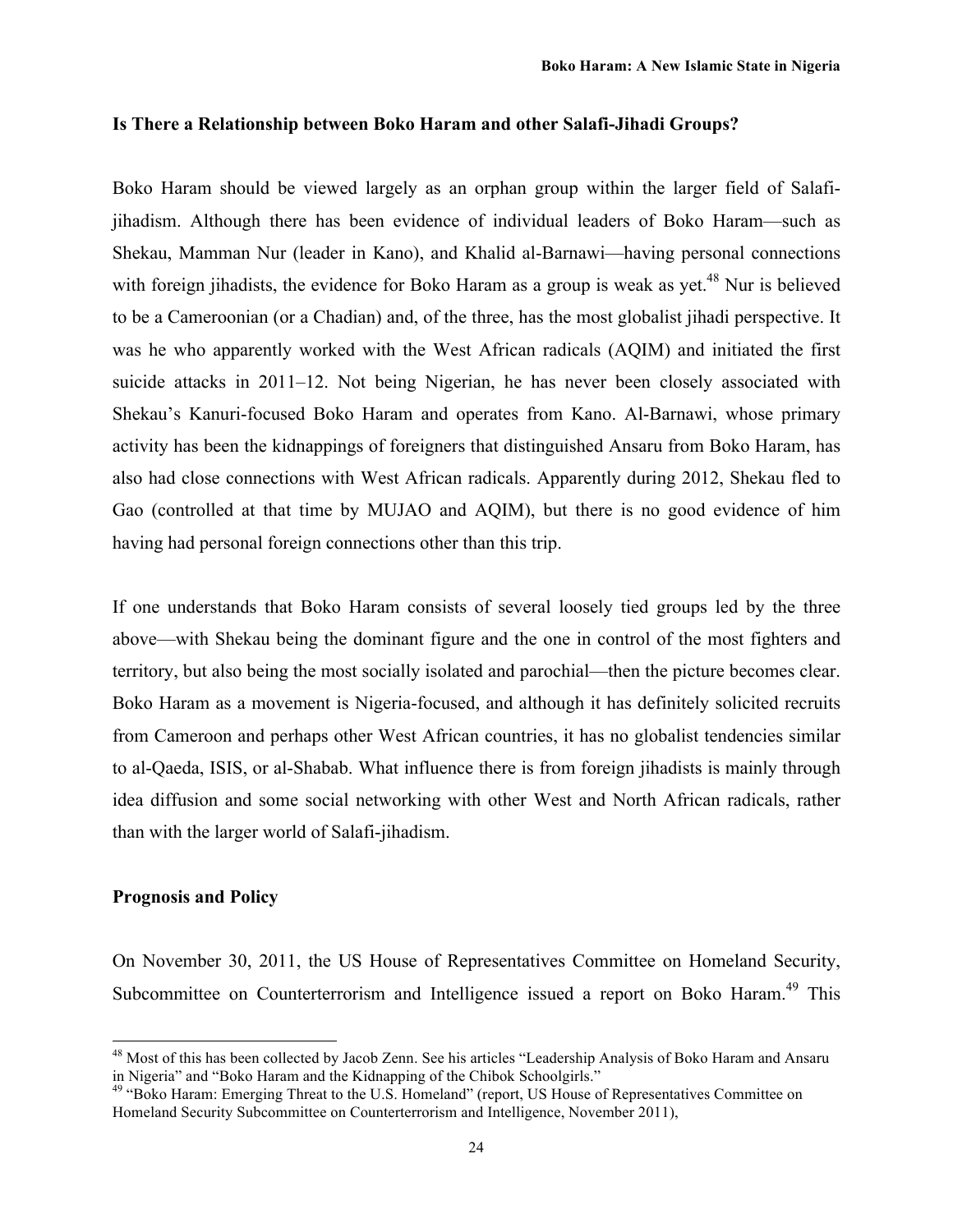report was one of the first to take US policy on Boko Haram seriously. While the report has its flaws, it dealt with Boko Haram from a policy point of view. To date, it is difficult to isolate the US policy toward Boko Haram—the bottom line is that there is not that much the United States can do. Different measures, such as freezing of assets,<sup>50</sup> have been taken, but probably the most effective US presence combatting Boko Haram has been in Niger.<sup>51</sup> It is interesting and indicative that thus far Boko Haram, while operating extremely close to the Nigerien border with Nigeria, has not carried out operations in Niger. This fact is in spite of there being a large lawless element within Niger (the Tuareg, who have revolted a number of times), and especially in the region of Maradi and Zinder, where there are close ties with Nigerian radical elements. However, it is apparent that the United States Africa Command—which is responsible for military relations with African nations—has been successful in its mission in Niger to train together with the Nigerien army in the border region with Nigeria and Chad.

Boko Haram currently stands at the edge of founding its own state in northern Nigeria and Cameroon. Clearly this point was reached during fall 2014 as a result of the example of ISIS in Iraq and Syria. With this trajectory in mind, it is possible to visualize several scenarios for the immediate future. The first and most dangerous scenario would be that Boko Haram could succeed in founding an Islamic state divorced from accepted boundaries. If this were to happen, then there would be a number of ramifications. The Nigerian government would presumably be compelled to finally act against Boko Haram in order to maintain the territorial integrity of its state. While hitherto the Nigerian military has waged an indifferent campaign against Boko Haram, raising serious questions as to its abilities and motivation (not to speak of those of the Nigerian government), the actual foundation of a state would compel Boko Haram to come out into the open to some extent. It is possible that such a state would attract other Salafi-jihadi groups or sympathizers in the Muslim north who until now have been repelled by Boko Haram's

<u> 1989 - Andrea Santa Andrea Andrea Andrea Andrea Andrea Andrea Andrea Andrea Andrea Andrea Andrea Andrea Andr</u>

http://homeland.house.gov/sites/homeland.house.gov/files/Boko%20Haram-<br>%20Emerging%20Threat%20to%20the%20US%20Homeland.pdf.

<sup>&</sup>lt;sup>50</sup>Which it did in September 2013: "US names Nigeria's Boko Haram a terror organisation," *France 24*, November 13, 2013, http://www.france24.com/en/20131113-usa-name-nigeria-boko-haram-terrorist-islamists/; the European Union also passed a resolution on July 17, 2014: "Nigeria, recent attacks by Boko Haram," Global Coalition to Protect Education from Attack, July 17, 2014, http://protectingeducation.org/news/nigeria-recent-attacks-boko-

haram. 51 Eliza Griswold, "Can General Linder's Special Operations Forces Stop the Next Terrorist Threat?" *The New York Times*, June 13, 2014, http://www.nytimes.com/2014/06/15/magazine/can-general-linders-special-operations-forcesstop-the-next-terrorist-threat.html?  $r=0$ .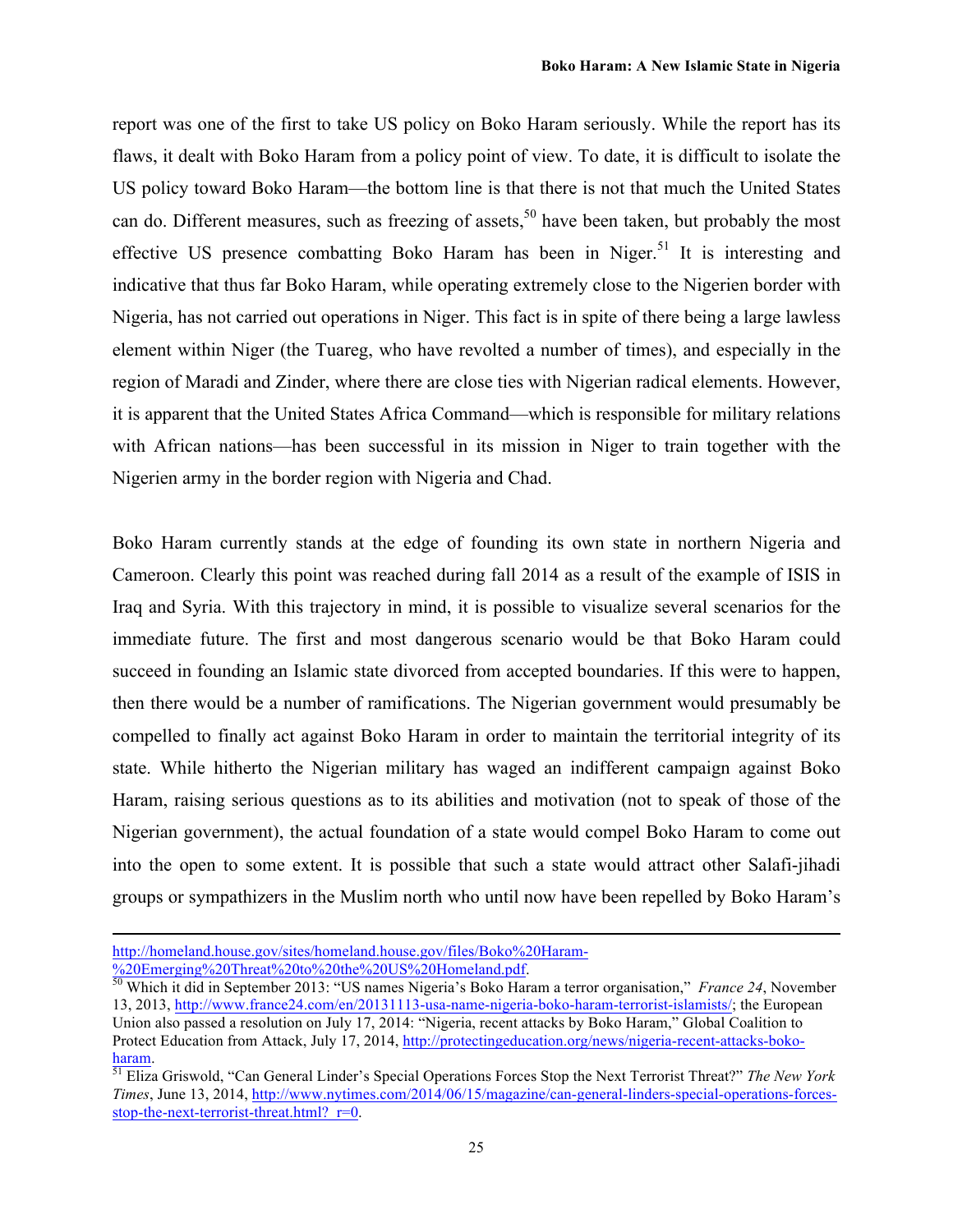violence and nihilism. If Boko Haram could win over some elements of the Fulani-Hausa elite to its side, then it could stand a chance in maintaining itself.

The mere foundation, successfully, of an Islamic state in northern Nigeria would be traumatic for West Africa especially and for Africa as a whole, as such a state would serve as a locus for large numbers of displaced Salafi-jihadi fighters and opportunists. The example of Seleka in the CAR during the brief period of its rule (March–December 2013) is a grim reminder of what could happen if such a group was able to maintain itself over a population for any period of time. This eventuality would most probably mean that the United States would have to intervene or at least support the Nigerian government in a more direct manner than it is currently.

However, it is by no means clear that Boko Haram has the capacity to found an actual state. Although it controls a substantial number of villages,  $52$  the group does so by preventing the Nigerian state from controlling them rather than actually administering them, as does ISIS in its state. To date Boko Haram has not demonstrated any abilities in administration or consolidation. As territories fall under its control, its spokesmen make proclamations concerning them, and then usually within a week or so the Nigerian military or local vigilantes drive Boko Haram away. Nonetheless, it is possible that within a year or so Boko Haram will gain the ability to actually found and administer a state.

A second trajectory would posit that Boko Haram and the Nigerian government remain locked in a struggle that neither one can win. While the structural advantages are all with the Nigerian military, its morale is low and equipment substandard. Boko Haram has gained a large amount of equipment by capture from the Nigerian military and through purchase. Therefore, the two sides are at the present time almost evenly matched.<sup>53</sup> Boko Haram has the advantage of the initiative and can apparently strike at will. Beyond this, Boko Haram enjoys the advantage of knowing what it is fighting for, while the Nigerian military has no idea what it is fighting for. Boko Haram

 $52$  These vary in number almost from day-to-day, but see the list given by the northern politician Isa Lawan, who counts 18 in Borno alone: "Lawmaker lists 18 Borno villages under Boko Haram's control," *24/7 Nigeria News Update*, October 23, 2014,

http://247nigerianewsupdate.co/lawmaker-lists-18-borno-villages-under-boko-harams-control/; and "War in Nigeria: Map of Boko Haram Control (September 2014)," *Political Geography Now*, September 29, 2014, http://www.polgeonow.com/2014/09/war-in-nigeria-map-of-boko-haram.html.<br><sup>53</sup> Assuming the rough estimate of Boko Haram fighters to be between 10,000 and 15,000 to upwards of 50,000.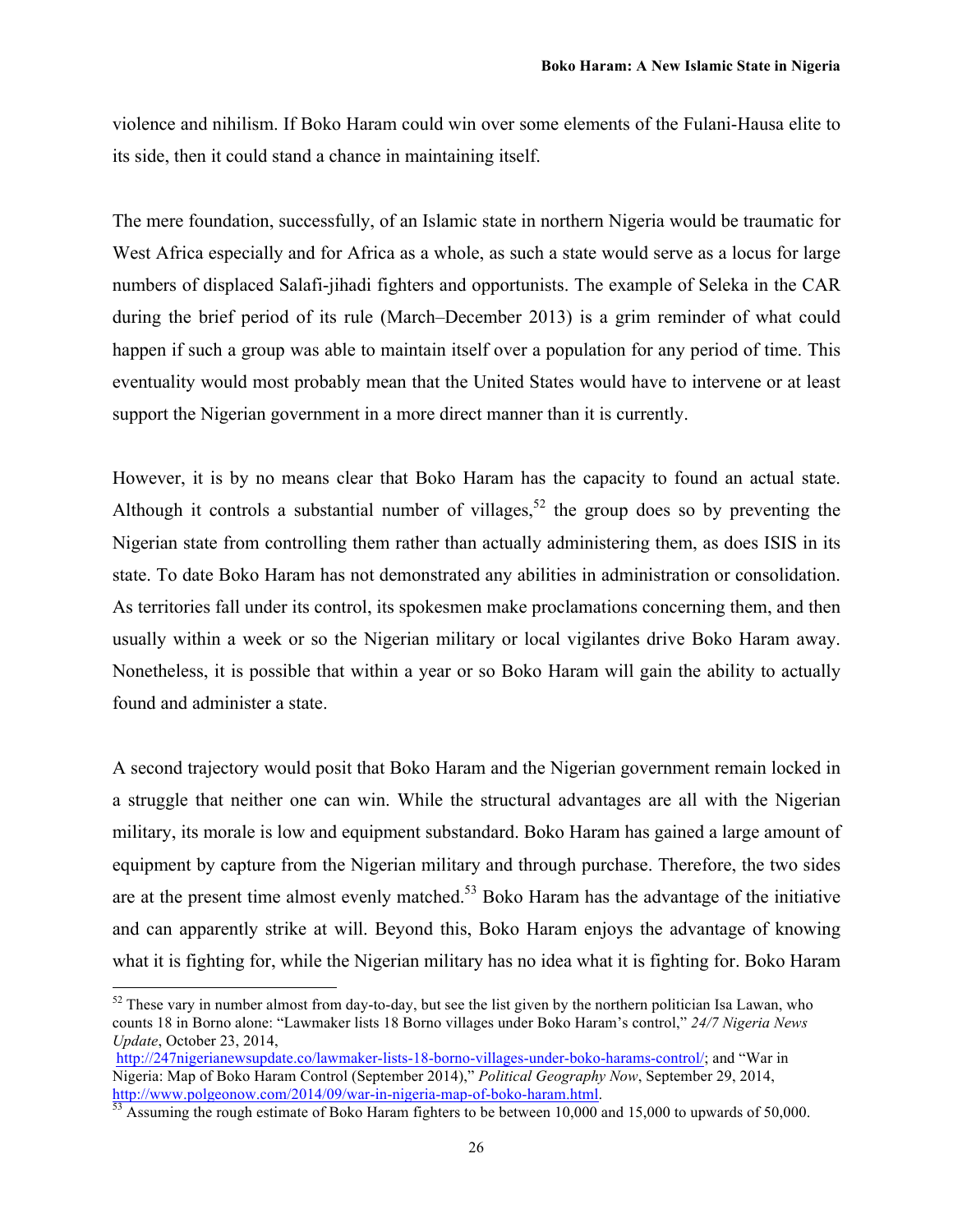is also fighting in familiar territory. It is possible with this trajectory to assume that fighting could continue almost indefinitely. The Nigerian military cannot cede control over Nigerian soil, but Boko Haram, assuming that it is ideologically and religiously driven, cannot be mollified with anything less than an Islamic state.

This situation could be broken by several variables. One is that the Nigerian government and military's predicament could cause more forceful leaders to come to the fore, who could recognize the stakes and actually fight Boko Haram. Two is that Boko Haram could either split or suffer a morale loss as a result of some defeat or setback that could cause it to want to negotiate or be co-opted by the Nigerian government (presumably along the lines of the settlement with the Delta rebels in 2009). Three is that outside African actors, such as either Cameroon or Chad, fearing the spread of Boko Haram could decisively intervene in northeastern Nigeria. This latter eventuality would be very embarrassing for the Nigerian government, but if Cameroon, for example, feared Boko Haram sufficiently, it might be motivated to take such a step. This would have the effect (presumably) of denying the group its safe havens in the Sambisa Forest, close to the Cameroonian border.

The United States in the case of this latter trajectory should stay away from the Nigerian civil war, and at the very most influence events diplomatically or through military aid, rather than directly. In the end, the United States should remember that Boko Haram does not affect any of our vital interests at the present in spite of its proximity to oil fields in Nigeria, Cameroon, and Chad. All of those fields, however, are comparatively distant from the fighting, and to date Boko Haram has not demonstrated any ability or willingness to target them.

Another internal variable that could break the status quo is that Nigerian civilians—vigilantes from either the north or the south—could take the initiative away from the government forces and spark a popular response to the civil war. Although the passivity of the Nigerian population in the face of overwhelming governmental incompetence—and in some cases indifference—to slaughter is astounding, it is increasingly clear that vigilantes and local forces are quite effective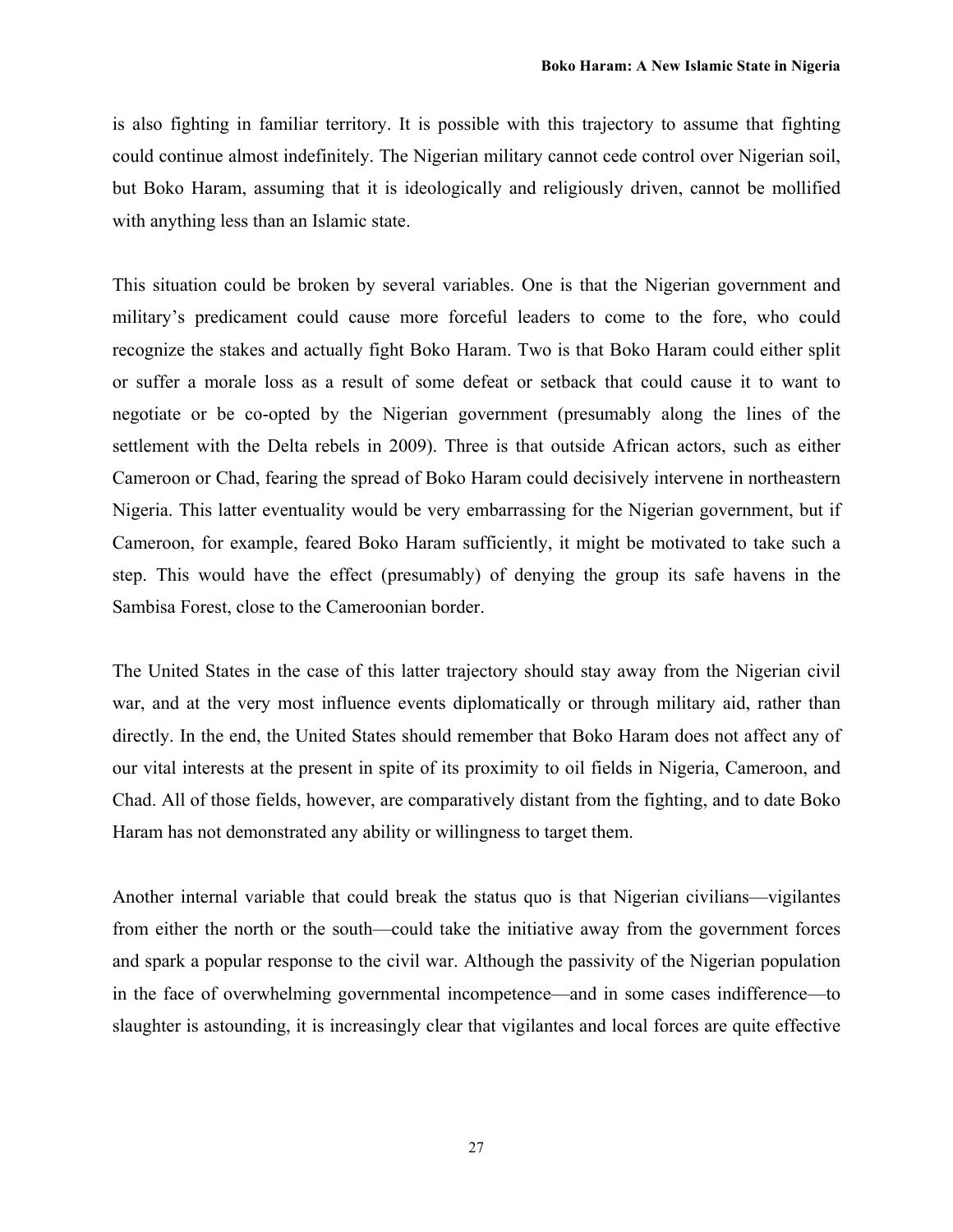in defending their own locales from Boko Haram.<sup>54</sup> Although these groups are poorly equipped, on several occasions they have been effective in driving Boko Haram off. However, whether they would go further than this and actually create bottom-up forces capable of engaging Boko Haram and pursue the group beyond the confines of their local environments remains a very open question.

A third trajectory could come about if Boko Haram were to become integrated with a putative Salafi-jihadi state developing elsewhere in West or North Africa. At the current time such an eventuality is distant, as most jihadi groups throughout the region are in a comparative decline. But in disparate locations such as Libya, Mali, CAR, and other places, there are indications of possible resurgence. Most of the Salafi-jihadi groups in these areas were checked by foreign interventions. Were there to be an explosive growth of an Islamic state akin to that of ISIS during summer 2014 in West or Central Africa, it is possible that Boko Haram could link up with it. In this case a putative Islamic state in West Africa could actually challenge the Nigerian state and perhaps even defeat it militarily. Although one might scoff at the likelihood that this could happen, it bears remembering that few believed that ISIS could actually effectively dominate such a region as Iraq and Syria and even challenge the Iraqi government at the gates of Baghdad. Most probably a defeat of Nigeria such as this would involve the loss of the Muslim north. This trajectory would be very dangerous and might be too large even for US intervention to be effective against it.

In general, the prognosis for Nigeria should be that Boko Haram and the Nigerian military will remain locked in a no-win situation. The current strategy of Boko Haram does seem to be leading to the foundation of a state, but this goal remains as yet elusive. It may very well be that Boko Haram will enjoy substantial victories during the immediate future and perhaps even take a major city such as Damaturu, Potiskum, or even Maiduguri. If that were indeed to happen, then there most likely would be a massacre of the local population.

<sup>54</sup> See Alexis Okeowo, "Inside the Vigilante Fight Against Boko Haram," *The New York Times*, November 5, 2014, http://www.nytimes.com/2014/11/09/magazine/inside-the-vigilante-fight-against-boko-haram.html? r=0; Aminu Abu Bakar, "Troops, vigilantes take back Nigerian town seized by Boko Haram," *CNN World*, November 16, 2014, http://www.cnn.com/2014/11/16/world/africa/nigeria-boko-haram-town/.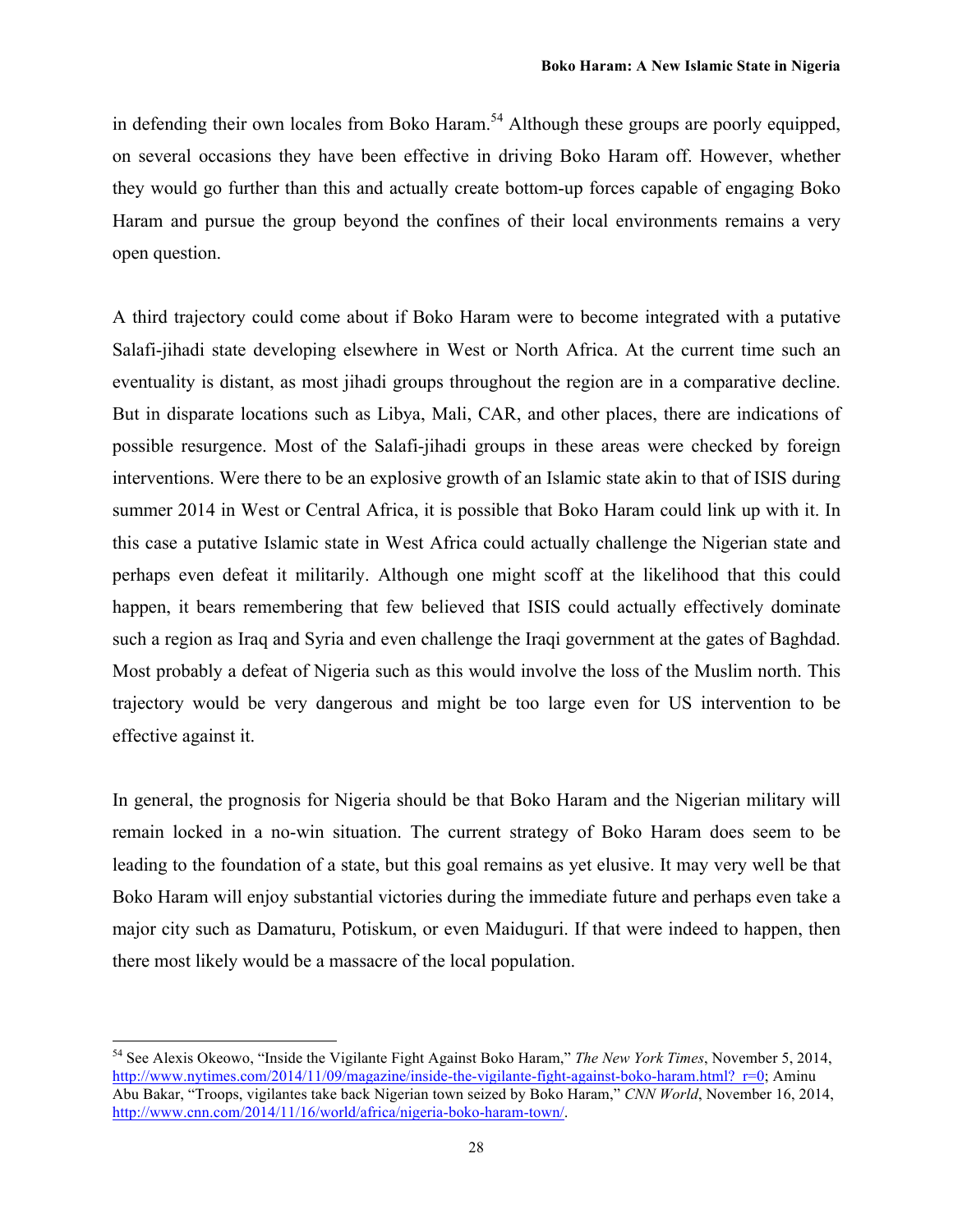#### **Conclusions**

 

The reasonable observer of the second Nigerian civil war would be compelled to state that the war is being waged from one side only thus far. The Nigerian government and military have yet to take Boko Haram seriously either as a military foe or as an ideological opponent. One cannot place any faith in the pronouncements of the Nigerian government with regard to the fighting of Boko Haram, as systematically it has either denied the scope of the problem, underestimated the nature of the enemy, or practiced outright deception as to the events transpiring in northeastern Nigeria. This latter tendency, best illustrated when the Nigerian government announced a ceasefire with Boko Haram (October 17, 2014)—which was disconfirmed within several days by Boko Haram and appears to have been nothing but a campaign stunt to boost the election prospects of President Goodluck Jonathan—is particularly disturbing. Without presenting the situation honestly, it will be impossible in the future for the Nigerian government to gain the trust of the Nigerian people, which will be needed in order to combat Boko Haram or to demonstrate to the outside world that it is serious in fighting the enemy.

For the above reasons, I believe that it would be foolish for the United States government to involve itself with the fight against Boko Haram at this stage, at least until the Nigerian government has established an adequate track record of transparency. The human rights abuses associated with the Nigerian military in the northeast have been particularly disturbing. Additionally, the United States should be wary of a situation like that in Pakistan, where the elite might seek to prolong a given conflict in order to gain access to American military and financial resources. Certain elements of the Nigerian government and military are definitely set on US involvement in the conflict.<sup>55</sup> This fact should make us all the more cautious about involvement.

<sup>55</sup> See "Boko Haram and US Counterterrorism Assistance to Nigeria," US Department of State, May 14, 2014, http://www.state.gov/r/pa/prs/ps/2014/05/226072.htm; for descriptions of aid on the ground, see Paul D. Shinkman, "What the US Is Really Doing in Nigeria," *US News and World Report*, July 8, 2014,

http://www.usnews.com/news/articles/2014/07/08/what-the-us-is-really-doing-in-nigeria; for calls for further aid, see Phil Stewart, "Nigeria says US support lacking in Boko Haram battle," *Reuters*, November 11, 2014, http://www.reuters.com/article/2014/11/12/us-usa-nigeria-boko-haram-idUSKCN0IW01W20141112; Nicholas Ibekwe, "America replies Nigeria, releases details of aid to Nigerian military in war against Boko Haram," *Premium Times*, November 14, 2014, http://www.premiumtimesng.com/news/171127-america-replies-nigeria-releasesdetails-aid-nigerian-military-war-boko-haram.html.